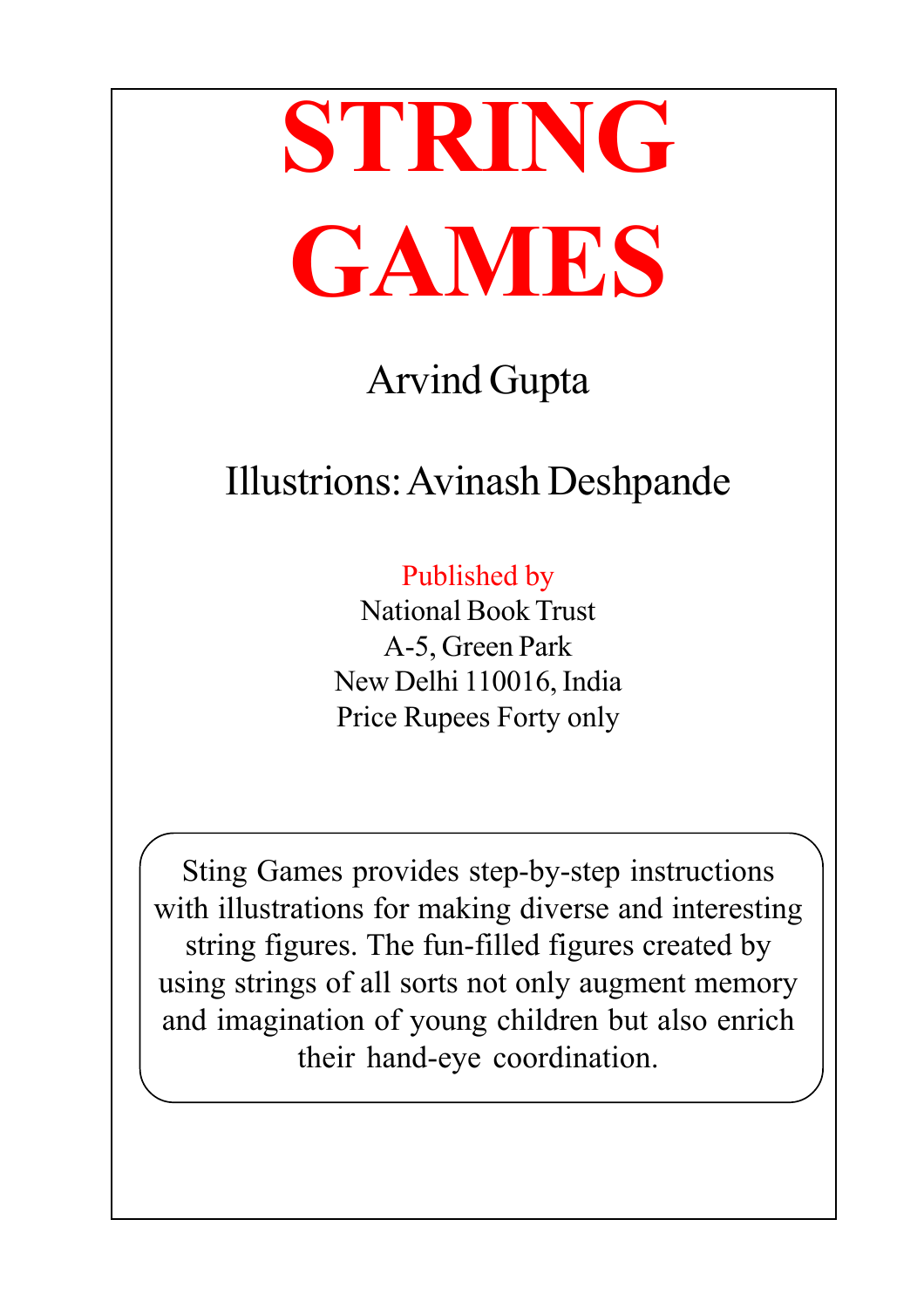#### INTRODUCTION

String is used for a number of things - from tying parcels to making bags and nets. Everyone needs string or something to tie with. This 'something' is different in different parts of the world. The Eskimo uses thin strips of sealskin to lash together his sledges or to fasten an axe-head to its shaft. Vegetable fibres are a very common form of 'string' among natives - we ourselves use raffia in a number of ways. Sutli is very commonly used in India for tying things together. Some native Australians use human hair - tile women grow it for their men folk to use - while others use the great sinews from the Kangaroo's legs .

One common habit which almost everyone has is of fiddling and playing with anything that happens to be in their hands. You see it in buses when people fold or pleat their tickets and you see it in when pieces of string are knotted and twisted about.

It is easy to picture a group of natives idling over the mending of their fishing net One person fiddles with an odd length of twine tied into a loop until his neighbour exclaims 'Why, you have just made a house of string!' Someone else might now be inspired to copy the same string picture. This is probably how most of the 750 documented string games were invented.

We can't be very sure but this is how many of the string games started. For you go where you will - to the arctic north or to the coral islands of the Pacific – string games are everywhere. The Eskimos with their long winter darkness, lasting for months, had plenty of time and became very clever at making string pictures. They will show you string pictures of deer, bears and other animals, of birds, kayaks (skin boats) and such like. The Navaho and Apache natives of America are adept at making tipis (tents) and little animals like coyotes and rabbits. Each race has its own string figures and when you come to think of it this is natural - for how would an Eskimo make a string picture of a palm tree, or an Australian of a polar bear.

String games are great fun. They exercise your memory and your imagination. They are great for hand and eye coordination. At times, the step-by-step instructions and illustrations for making a string figure might look difficult but the actual making of the figure might be really simple! So, don't panic if you have problems in your first few attempts Just go back to the beginning and start again. Soon you will have a good 'feel'- for the string.

It is best to start with the easier figures and as you feel more comfortable to go oil to make those figures that have more steps and are more complicated. At first you will have to remember all the steps. But very soon your fingers will remember them for you. So learn these string figures and share them with your friends. They probably will show You some new ones. If you keep experimenting, who knows you might invent some wonderful string figures of your own. So always carry a string in your pocket.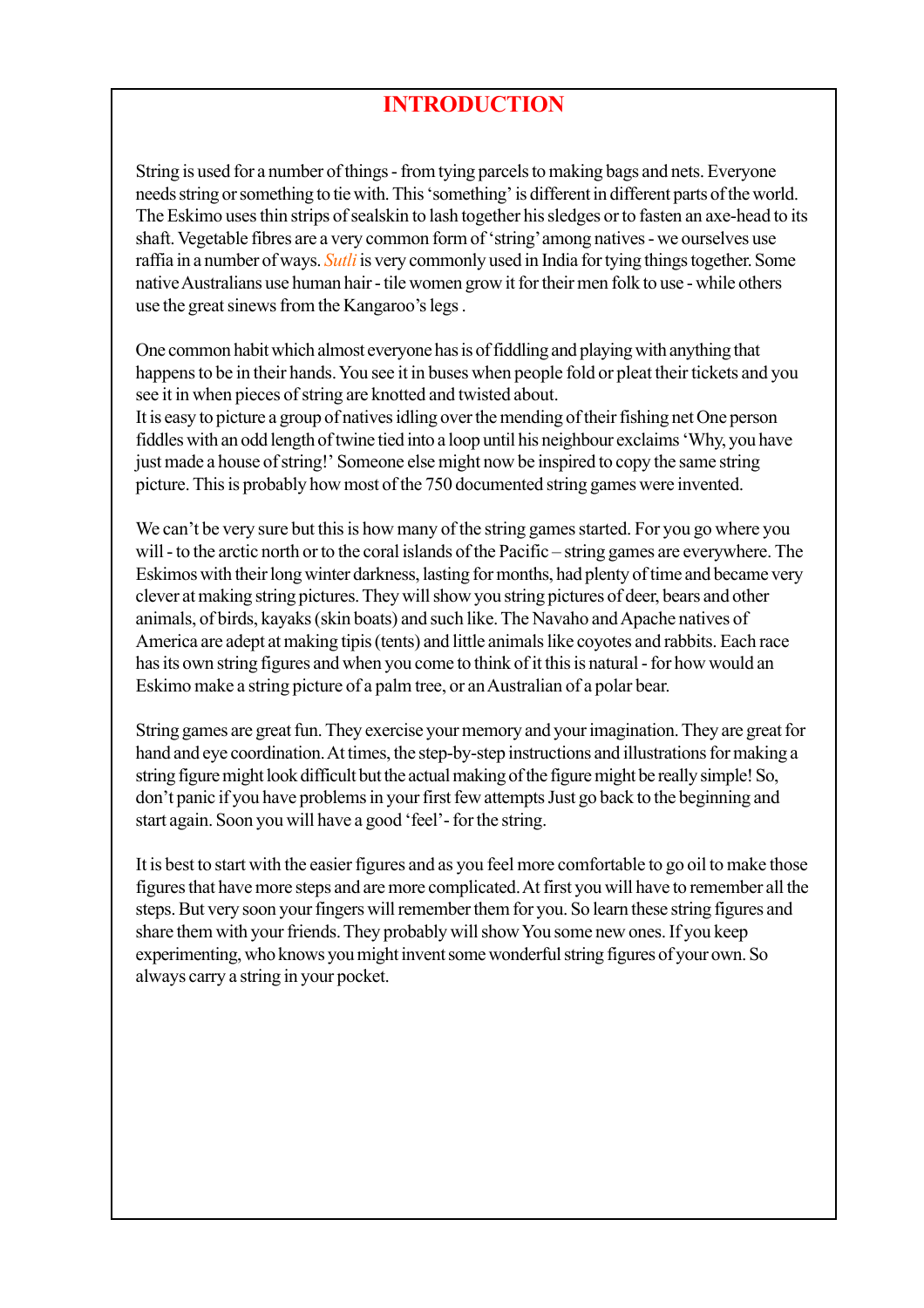#### **STRING START**

People in the past have tried to document string figures. For this they often made drawings of the finished patterns. Some even tried sticking the finished string pattern on a piece of cardboard. The trouble is that once the string figure is finished, it is almost impossible to tell how it was made. To make it easier for beginners to make string figures, the fingers of the hands have been named as 'thumb, index finger, middle finger, ring finger and little finger' as shown below.



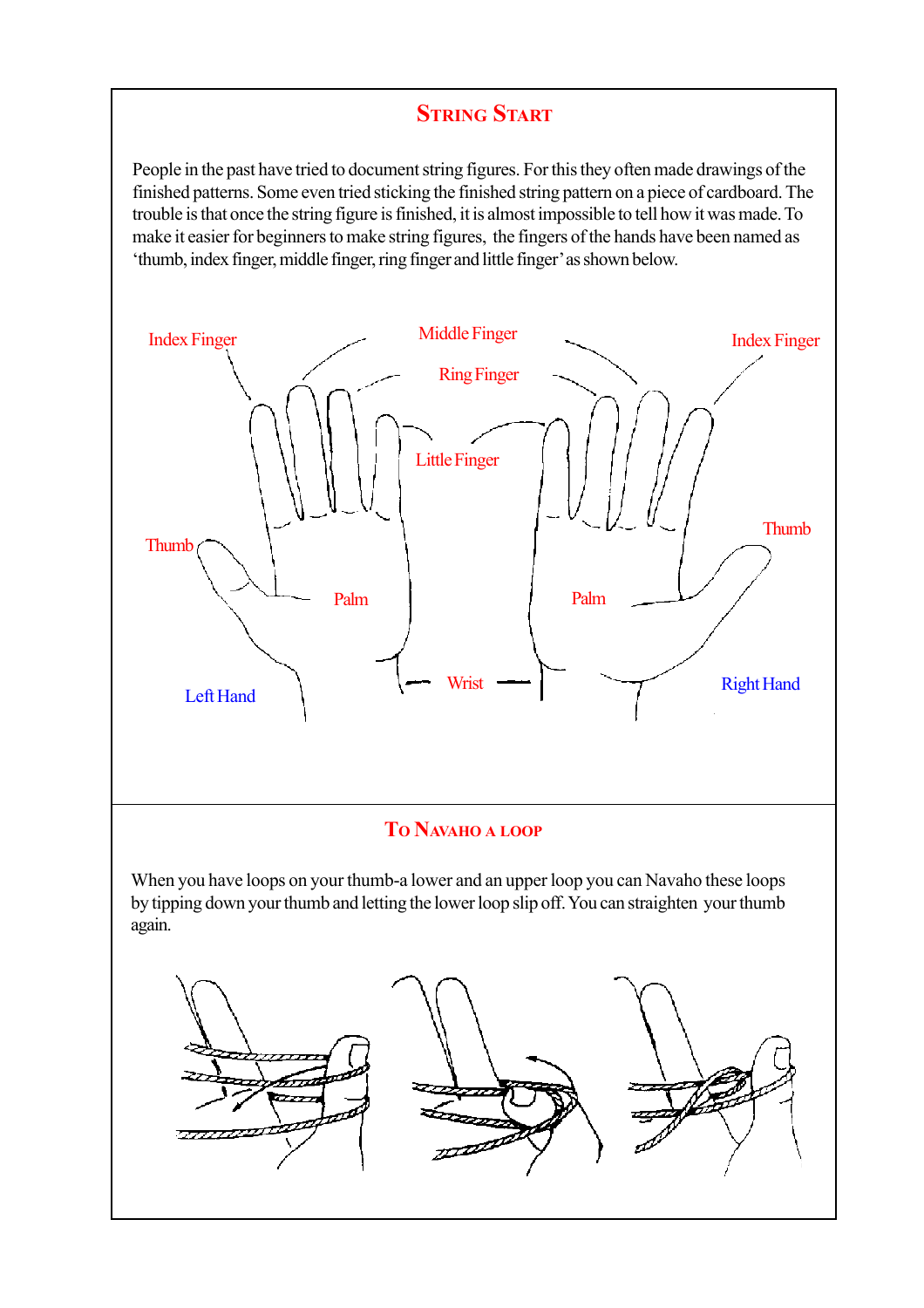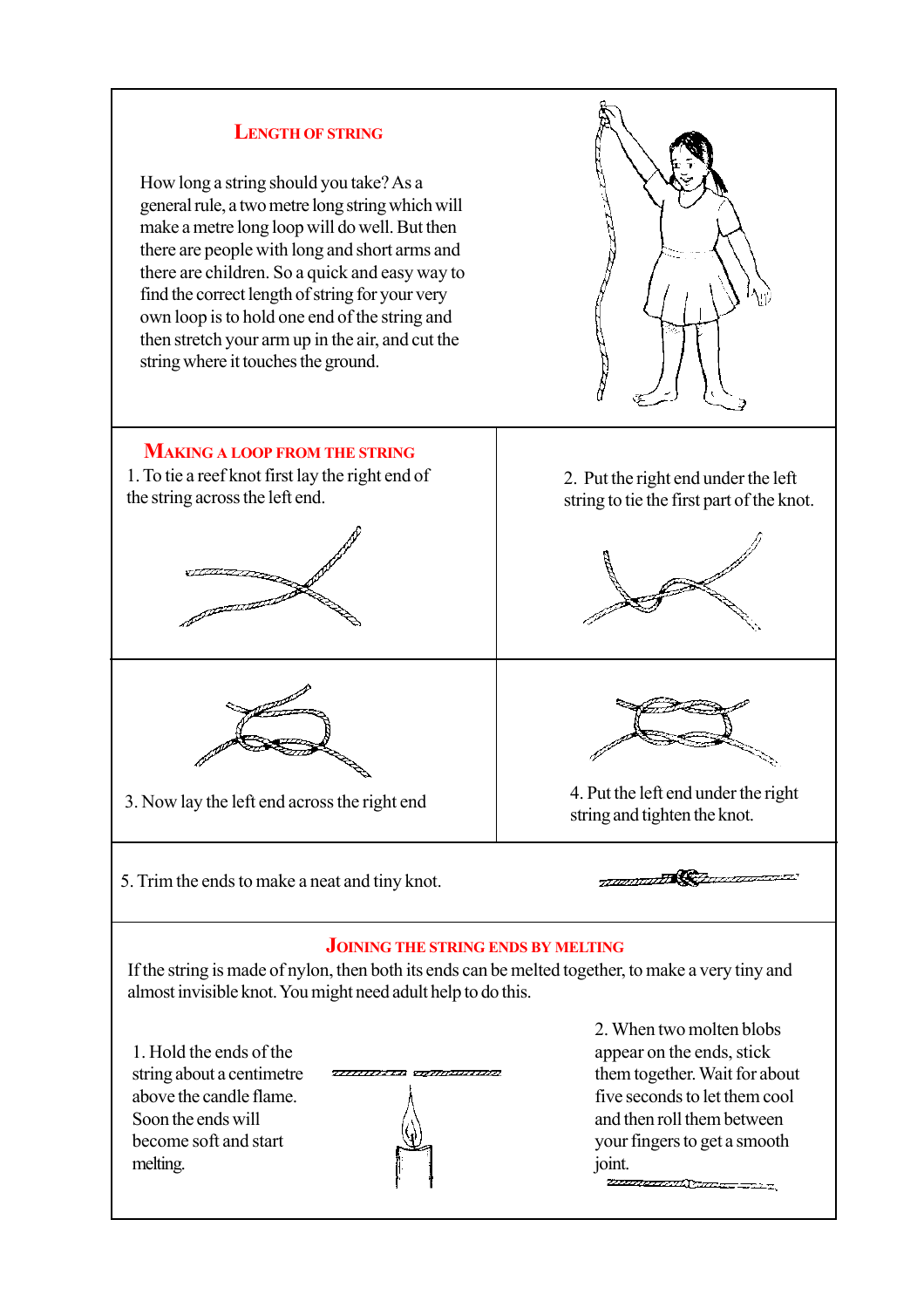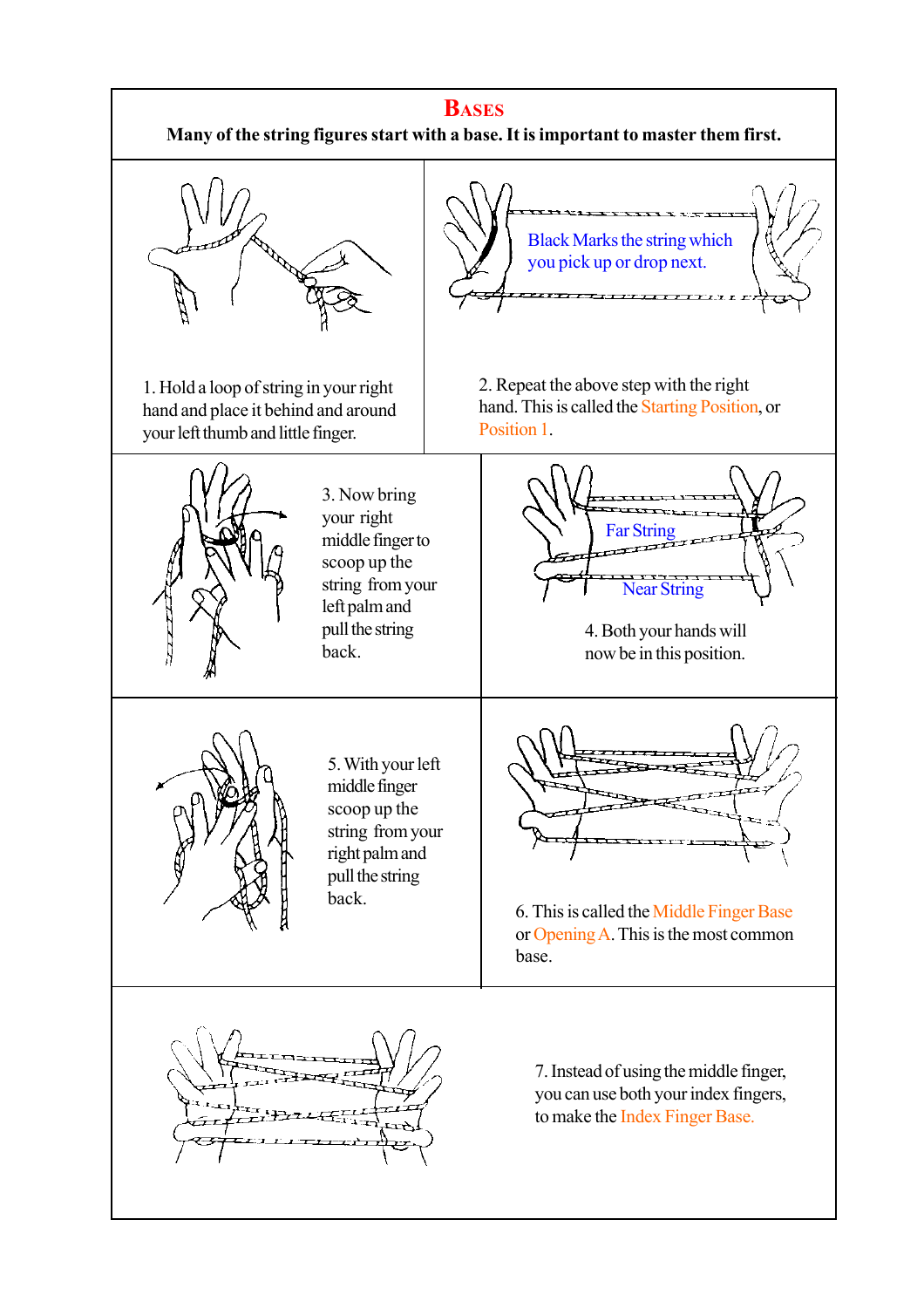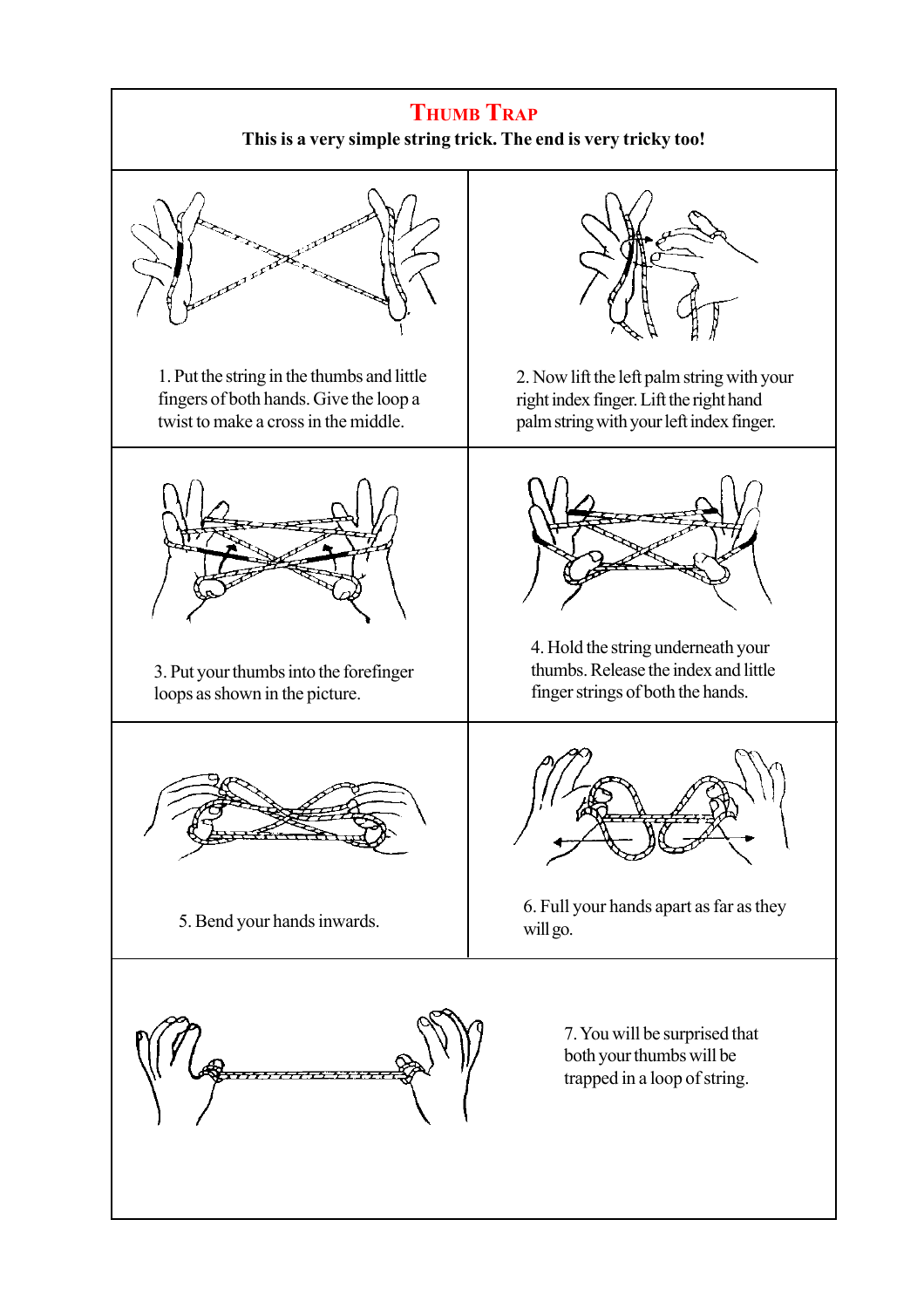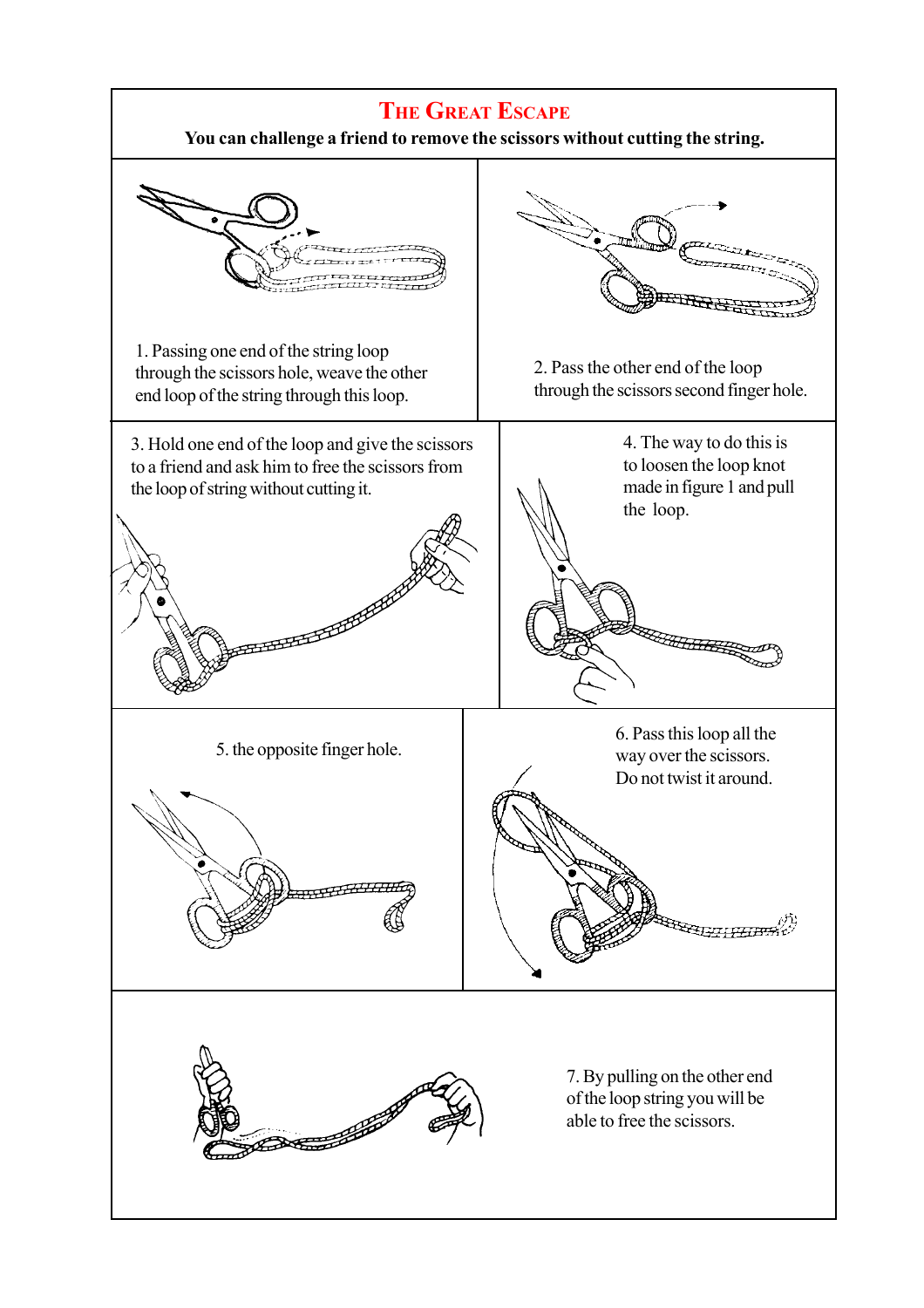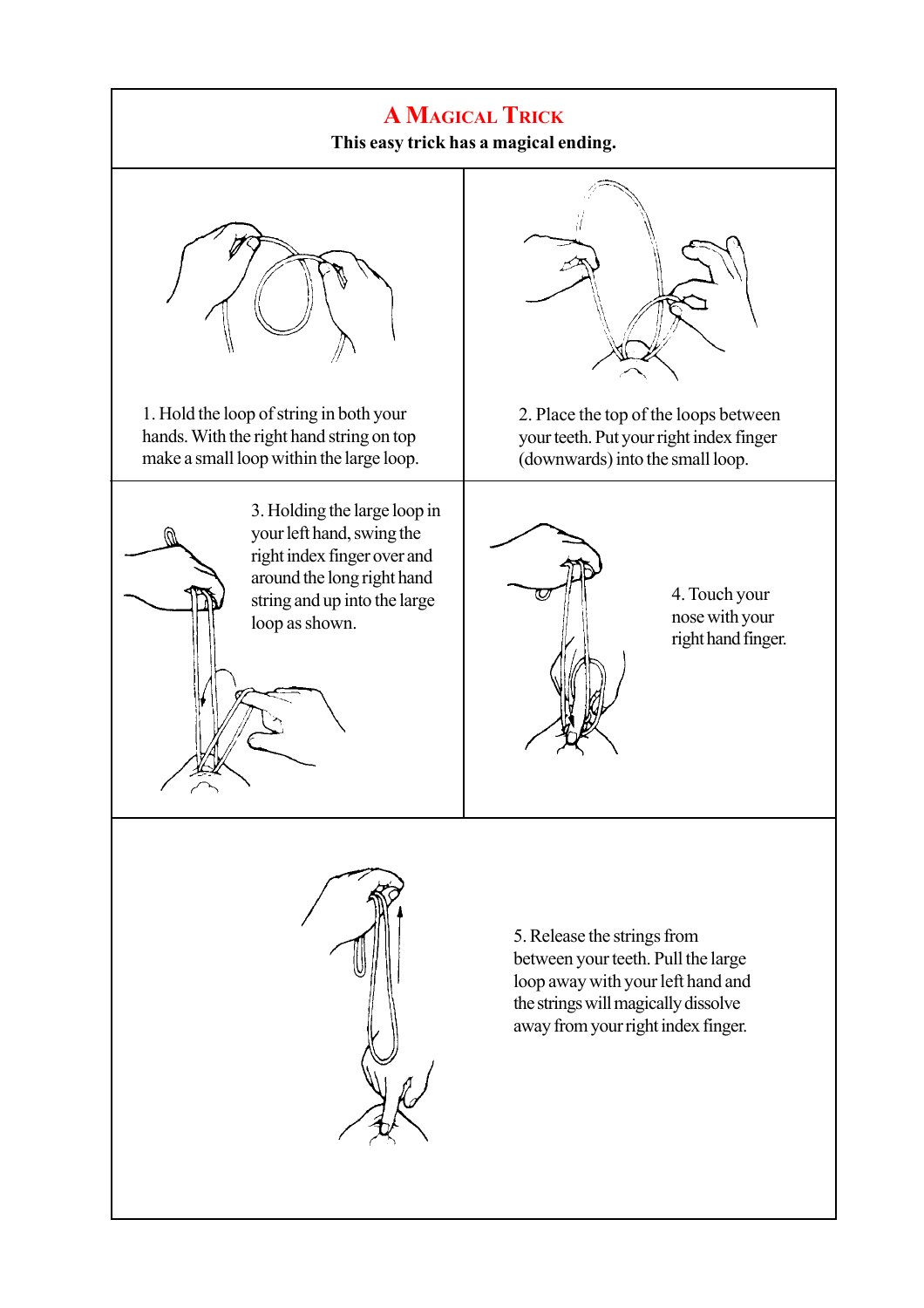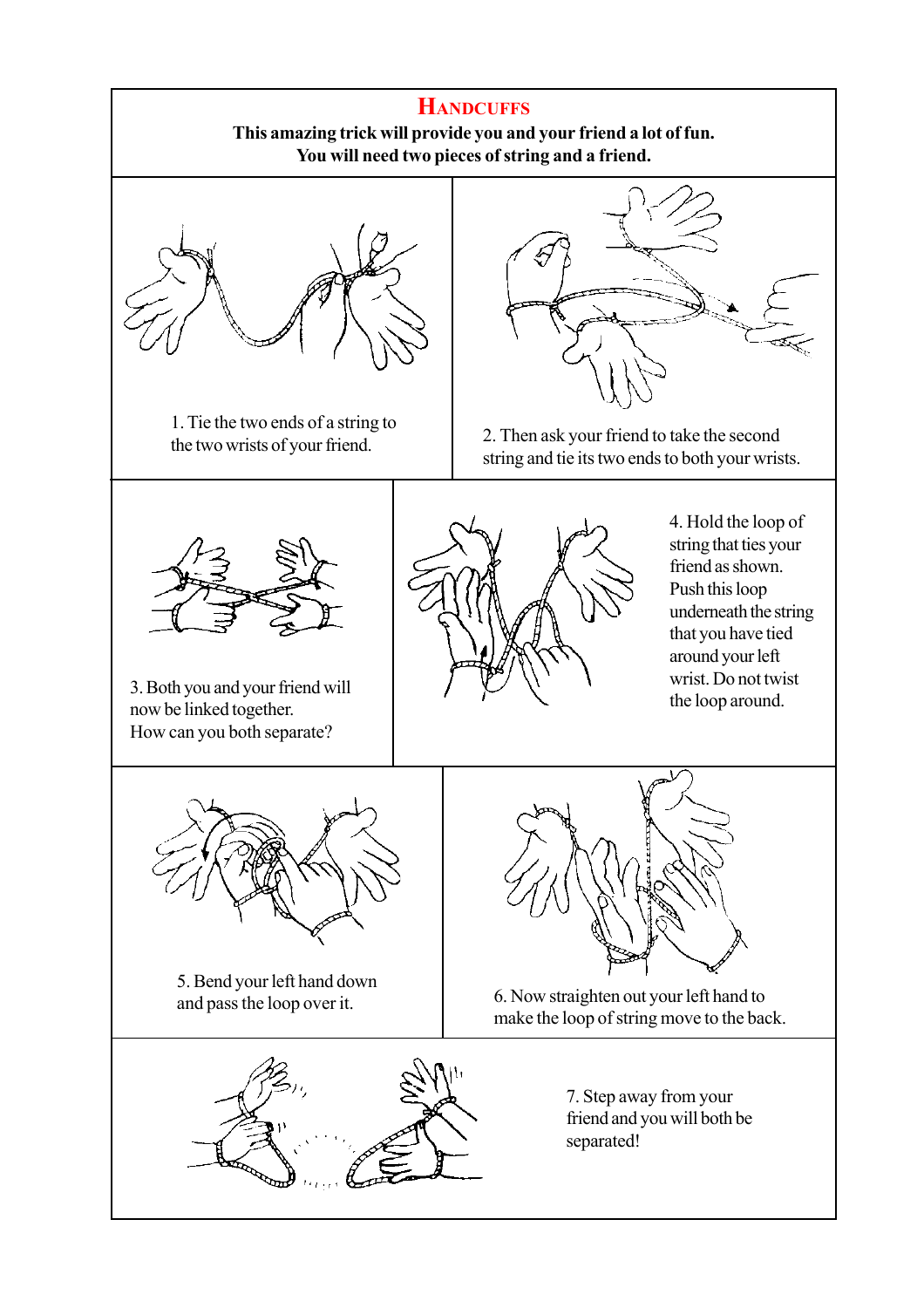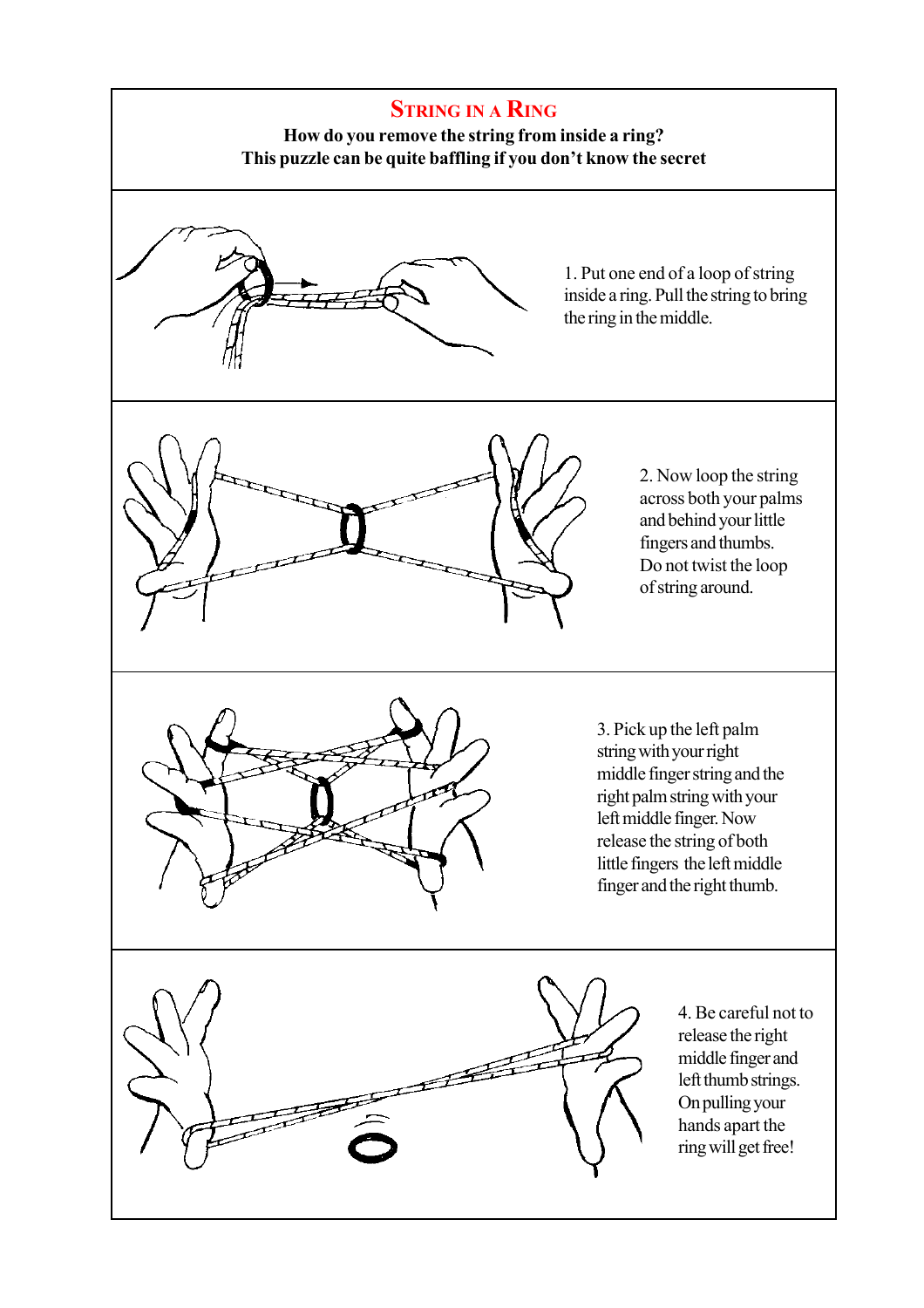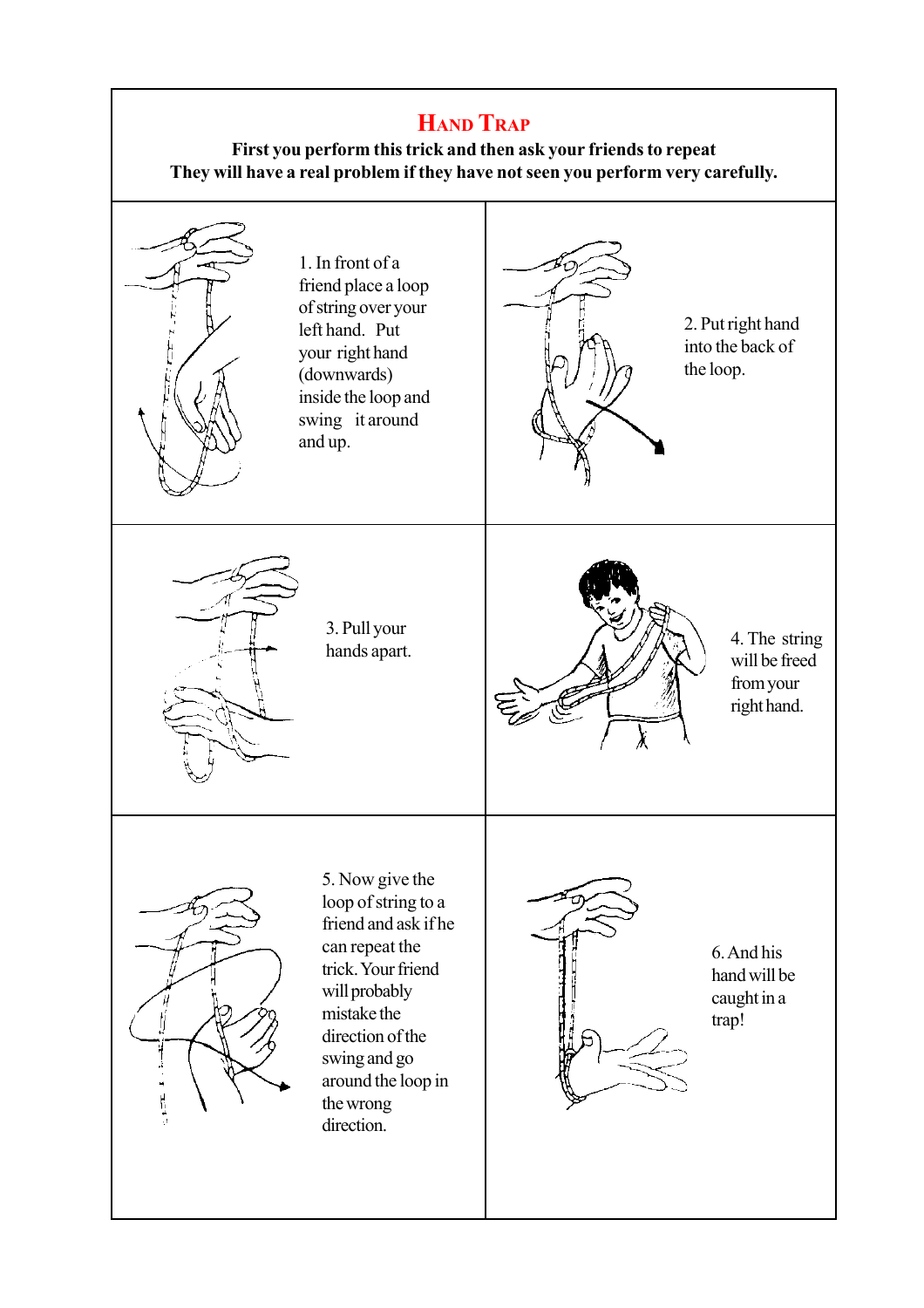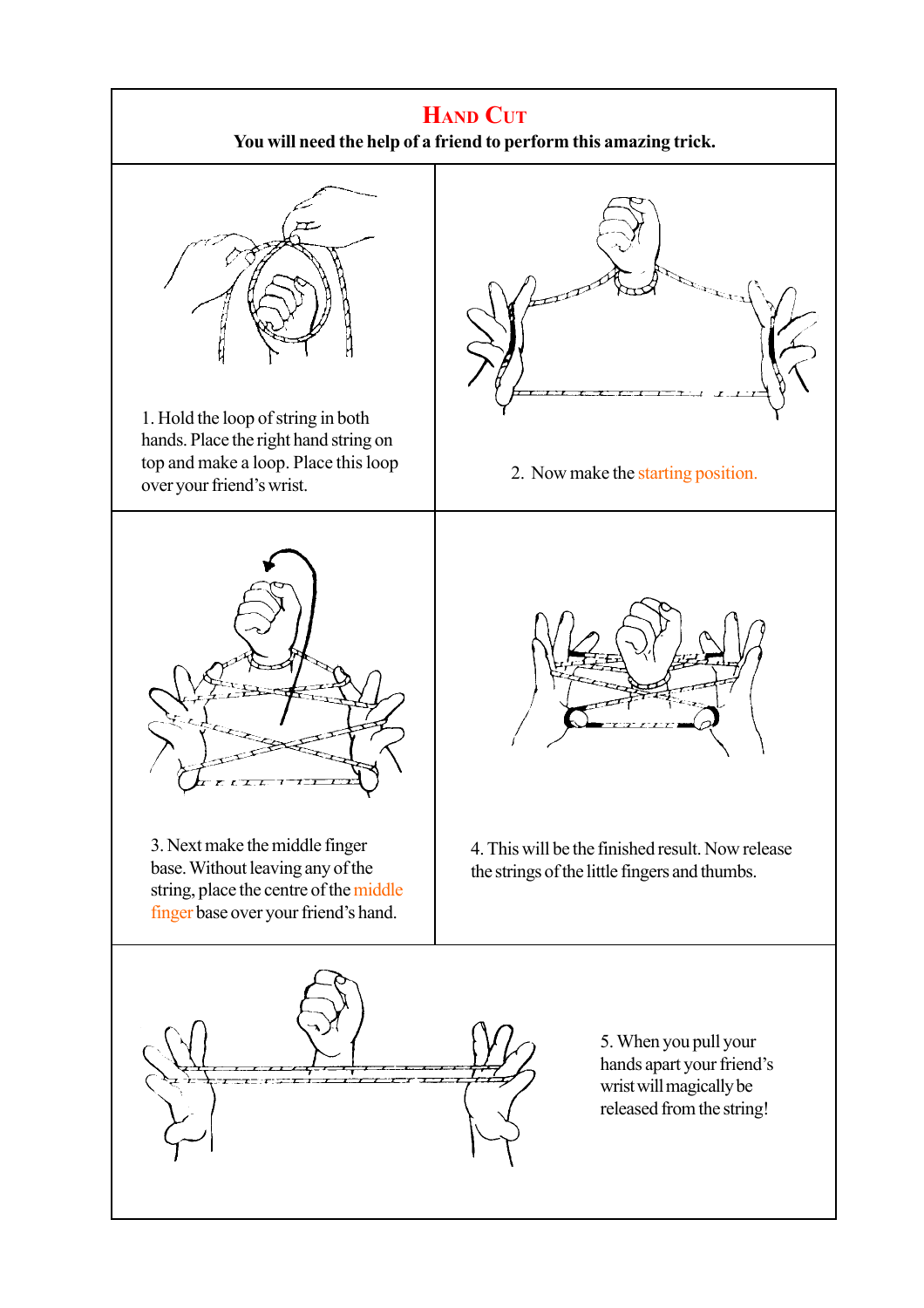#### THE WINKING EYE

This string figure comes from Hawaii. With a little imagination you can really see the eye twitch and wink.



1. Hang the string loop over the fingers (but not on the thumb) of your left hand.



2. Close your left middle, ring and little fingers on the string hanging down across the palm. The left index finger will still be pointing out.



3. With your right thumb and index finger take the back string of the hanging loop and wrap it all the way round on your left index finger. Then bring it forward to hang up on your thumb.



4. With your right index finger and thumb pull out the loop around the left index finger to share it with your left thumb. Be careful not to twist the loop while doing this.



5. Pick the left hand string of the hanging loop, lift it up over the string which runs between your index finger and thumbs. Let this string hang down between the thumb and index finger.



6. Take the other string of the hanging loop and lift it over to hang over your thumb.



7. The eye can now be made to wink by pulling the string of the hanging loop. On doing this, the left index finger and thumb come closer and the eye closes. To open the eye you will have to pull your left thumb and index finger apart and loosen your grip on the hanging loop.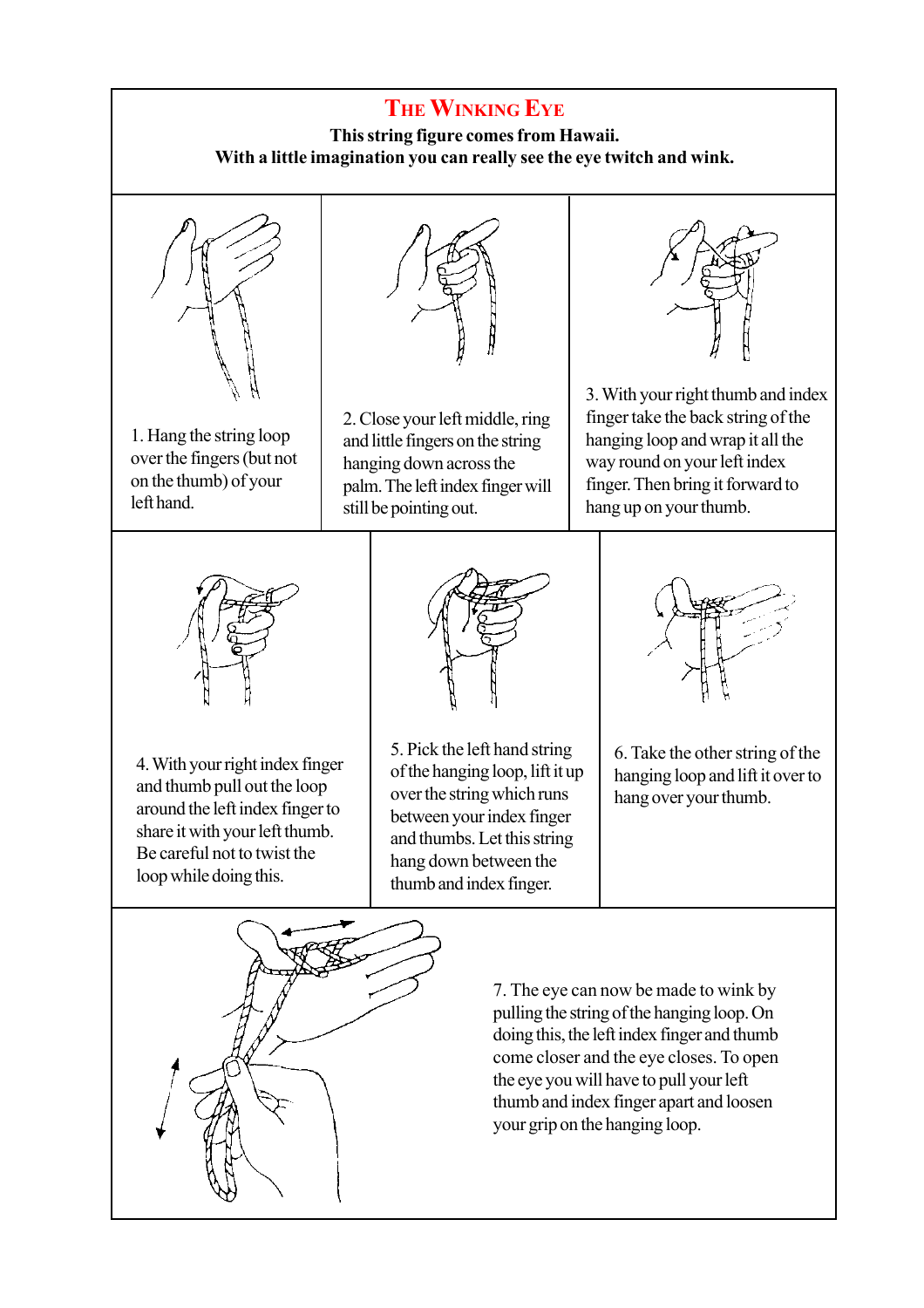#### CUP AND SAUCER

This is a simple string figure. In Japan, it is called a saki cup when right side up and a house when it is upside down.



1. Start with the index finger base. For this figure, if you want, you can double up the string.



3. Pinch the lower loop on the left thumb with your right thumb and index finger, and discard it. Do the same to the lower loop of the right thumb.



2. Your thumbs go over the far thumb strings, over the near index strings, then under the far index strings to get them and bring them towards you. The thumbs return to the basic position. Each thumb will now have two loops.



4. Now drop the little finger loops.



5. If you now pull your hands apart and do a thumbs up, then you can see a cup and a saucer in the middle.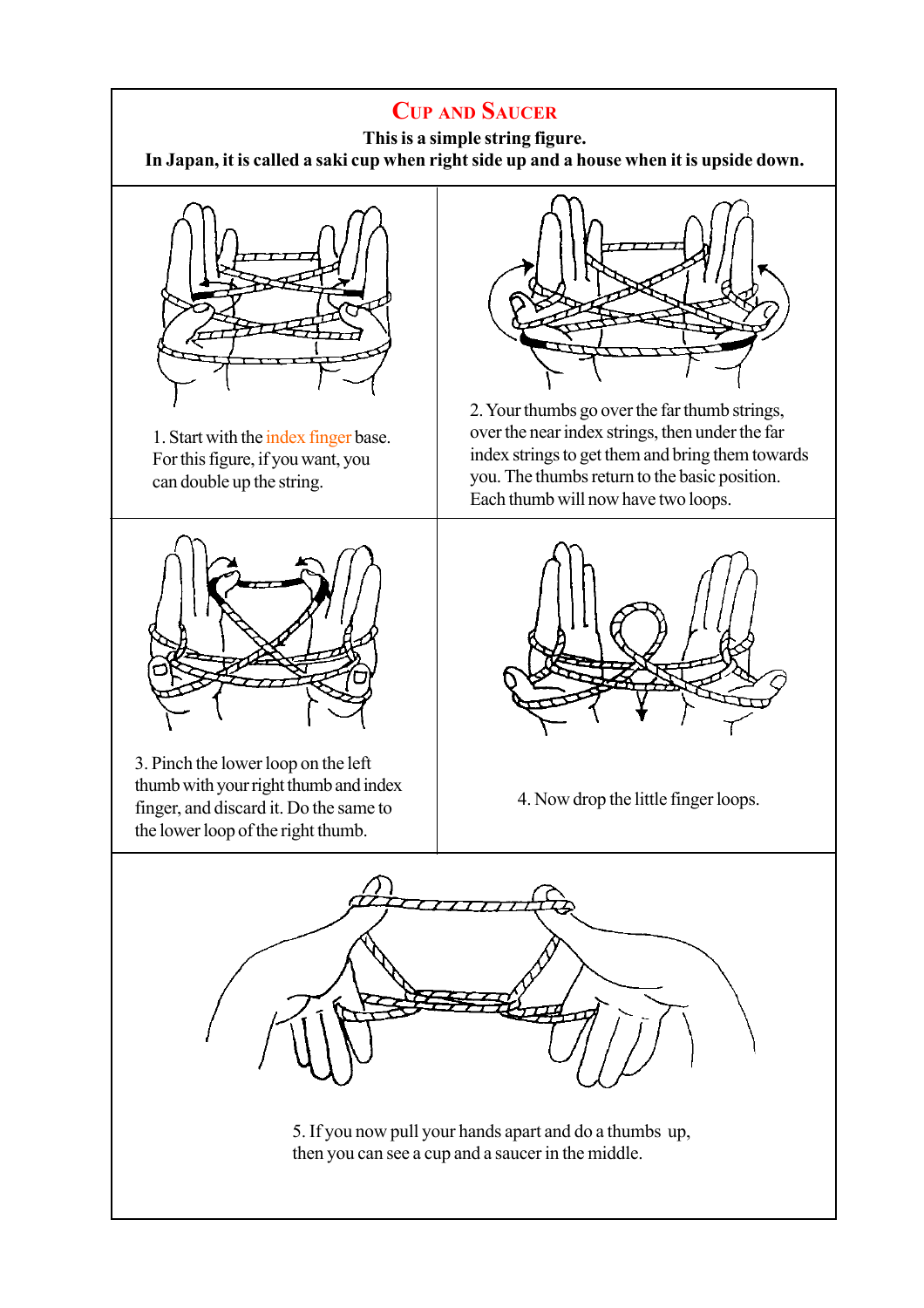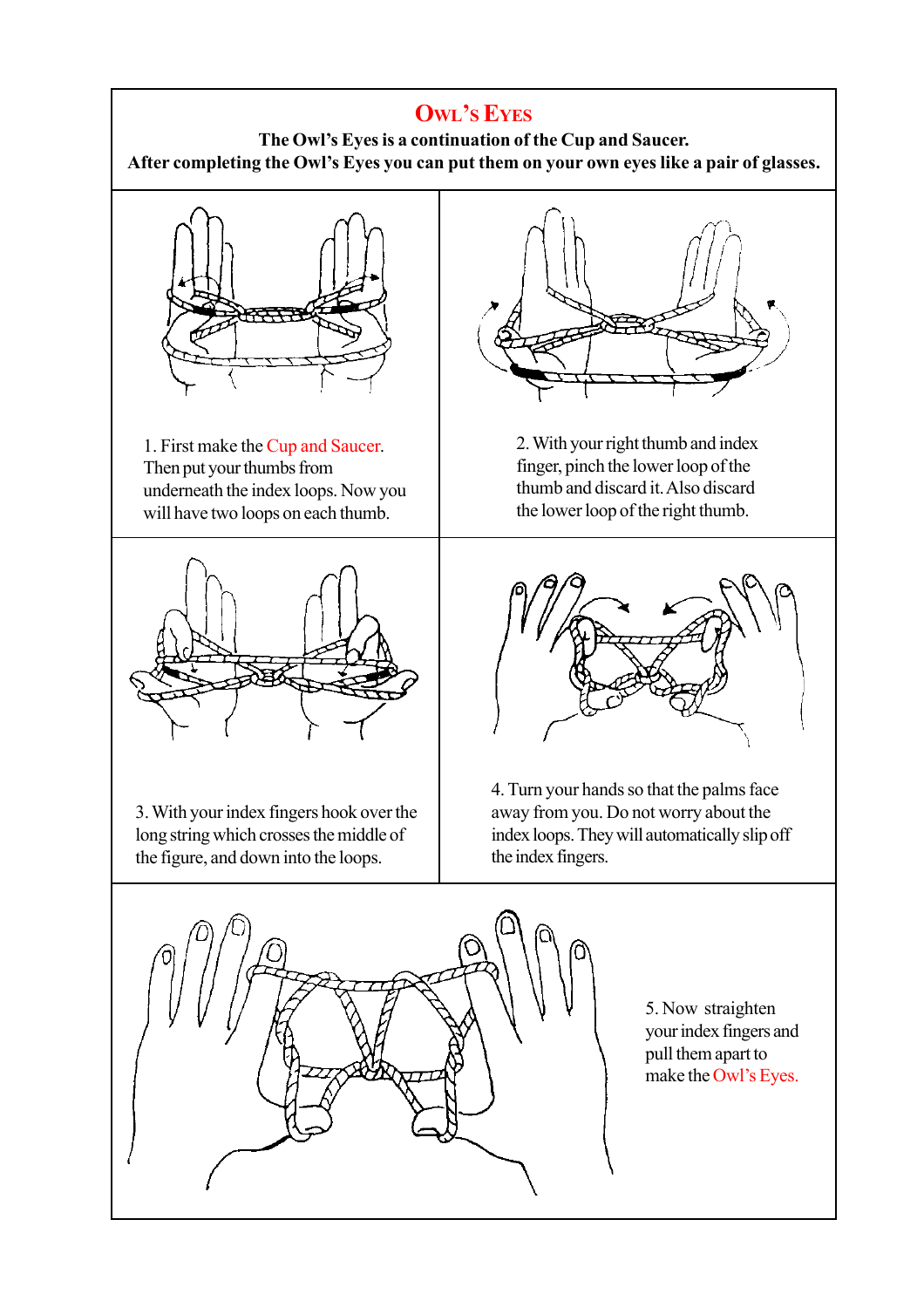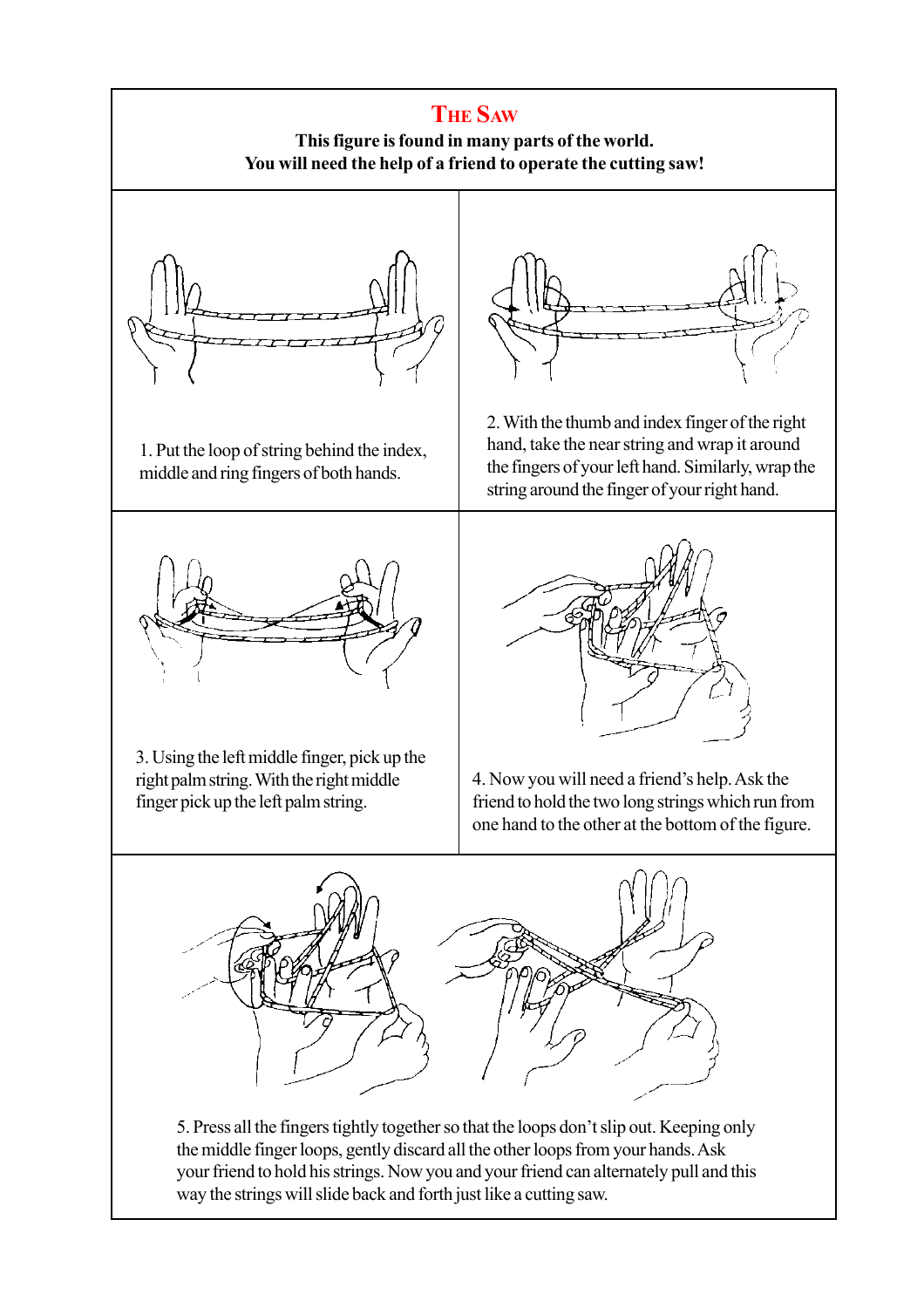#### MOSOUITO OR FLY

This string figure is a great fun to make especially if you hate mosquitoes and flies. You can have the pleasure of creating these pests and then squashing them with your hands.

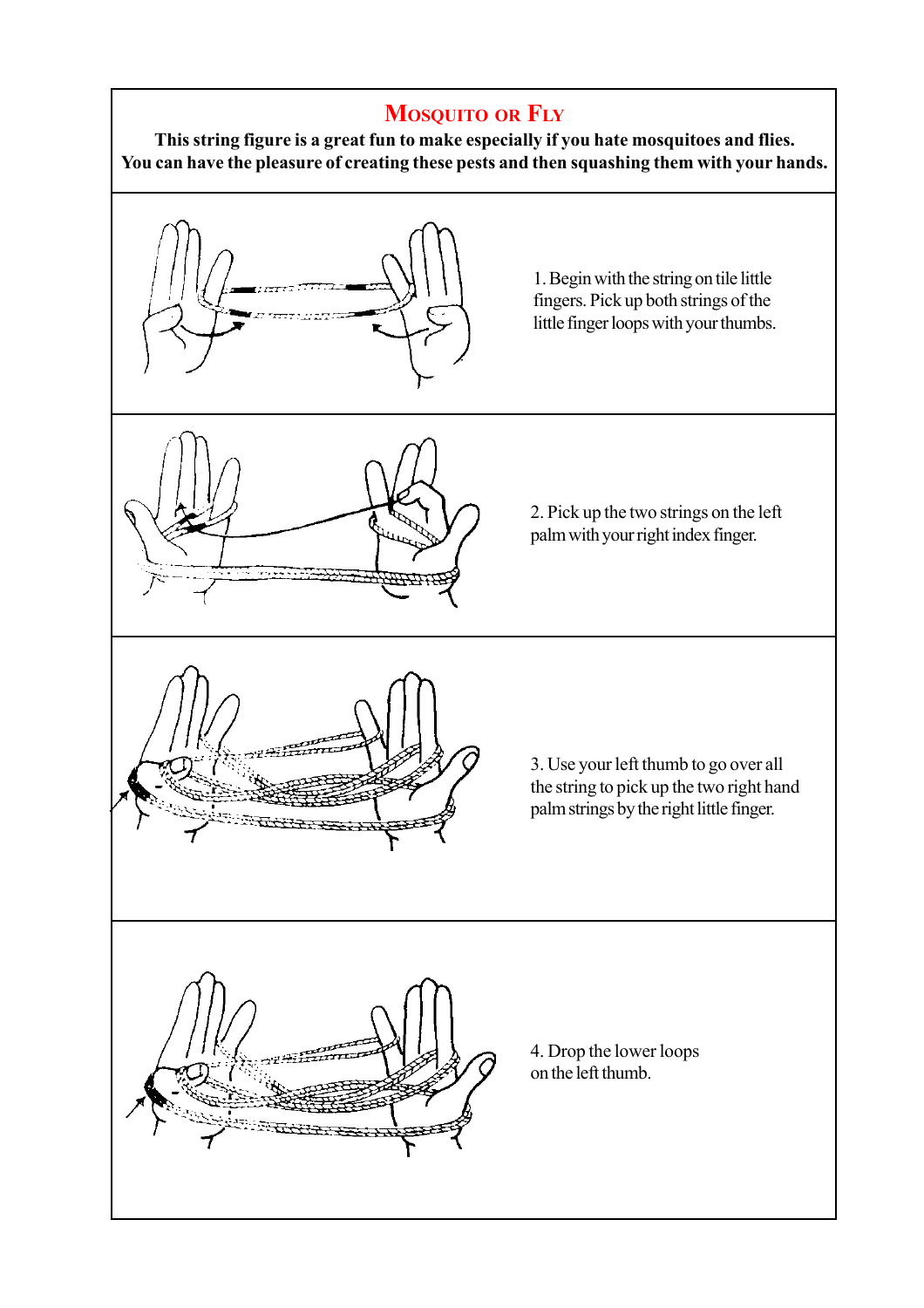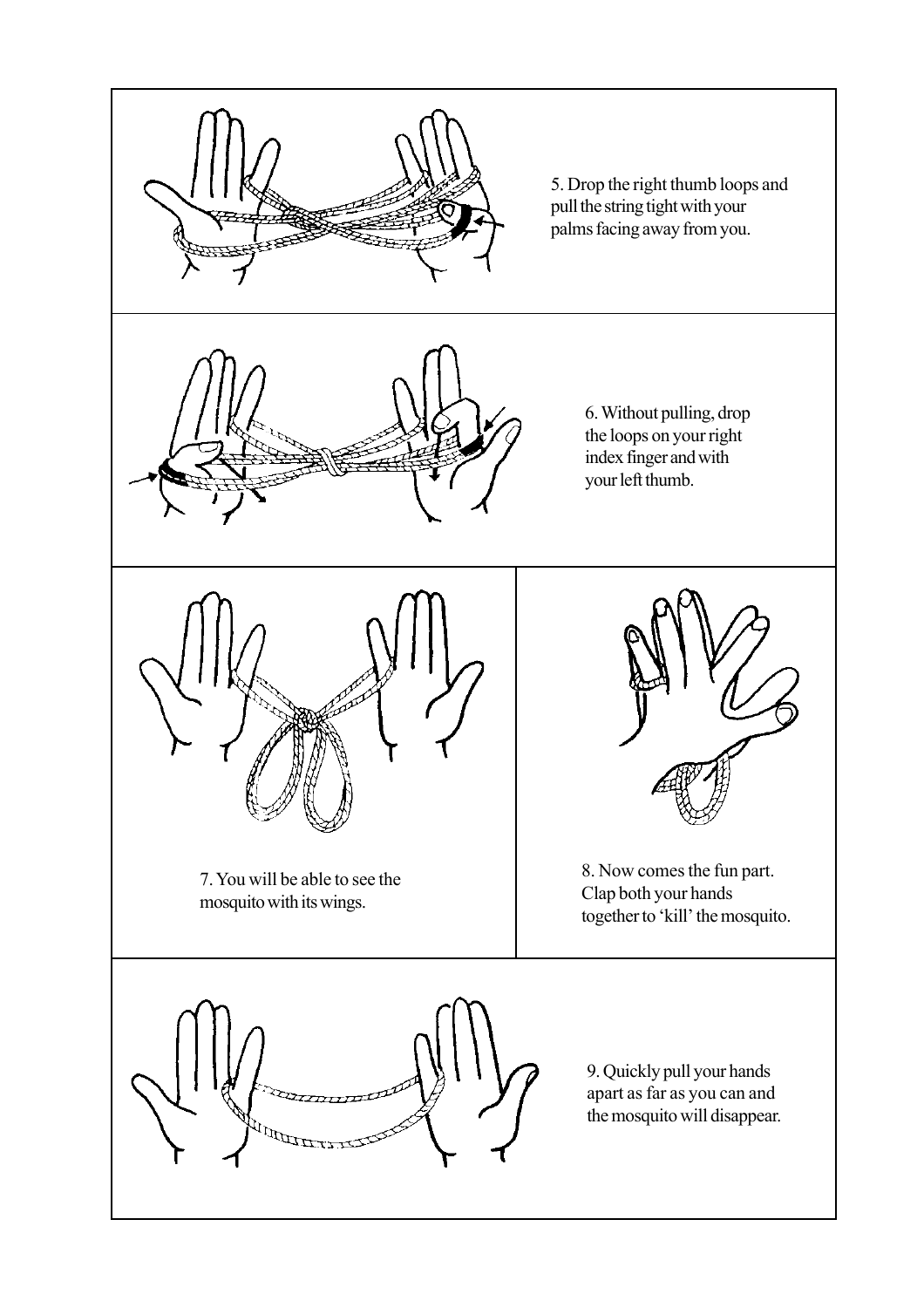#### **THE STRING STORY**

This story is known throughout the world. The Indian version is as follows: A farmer first ploughs the field, then he sows the seeds, next he waters the crop. Finally he applies manure. The crop is now ready to be harvested. Then a fat rat comes and eats up all the crop.

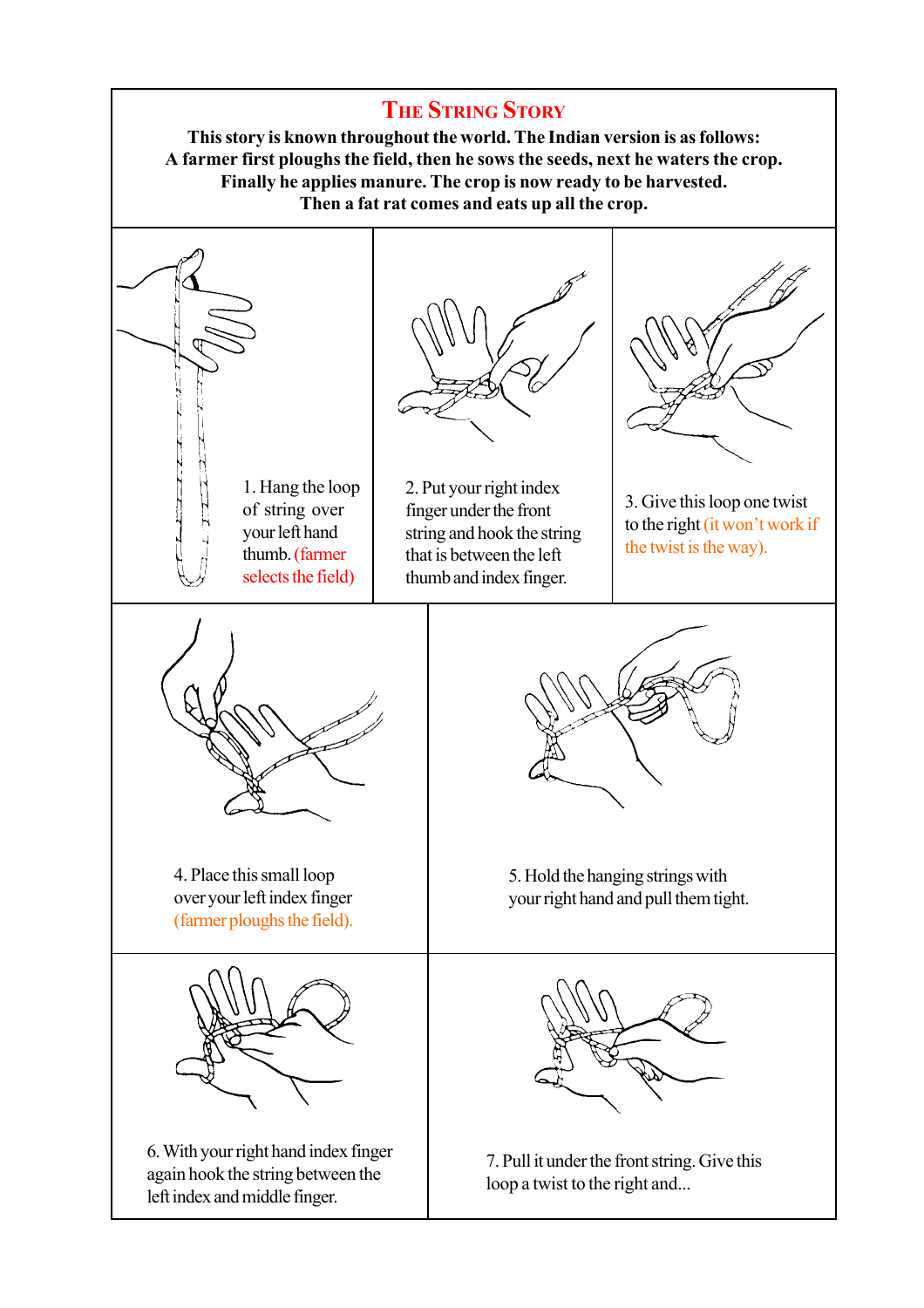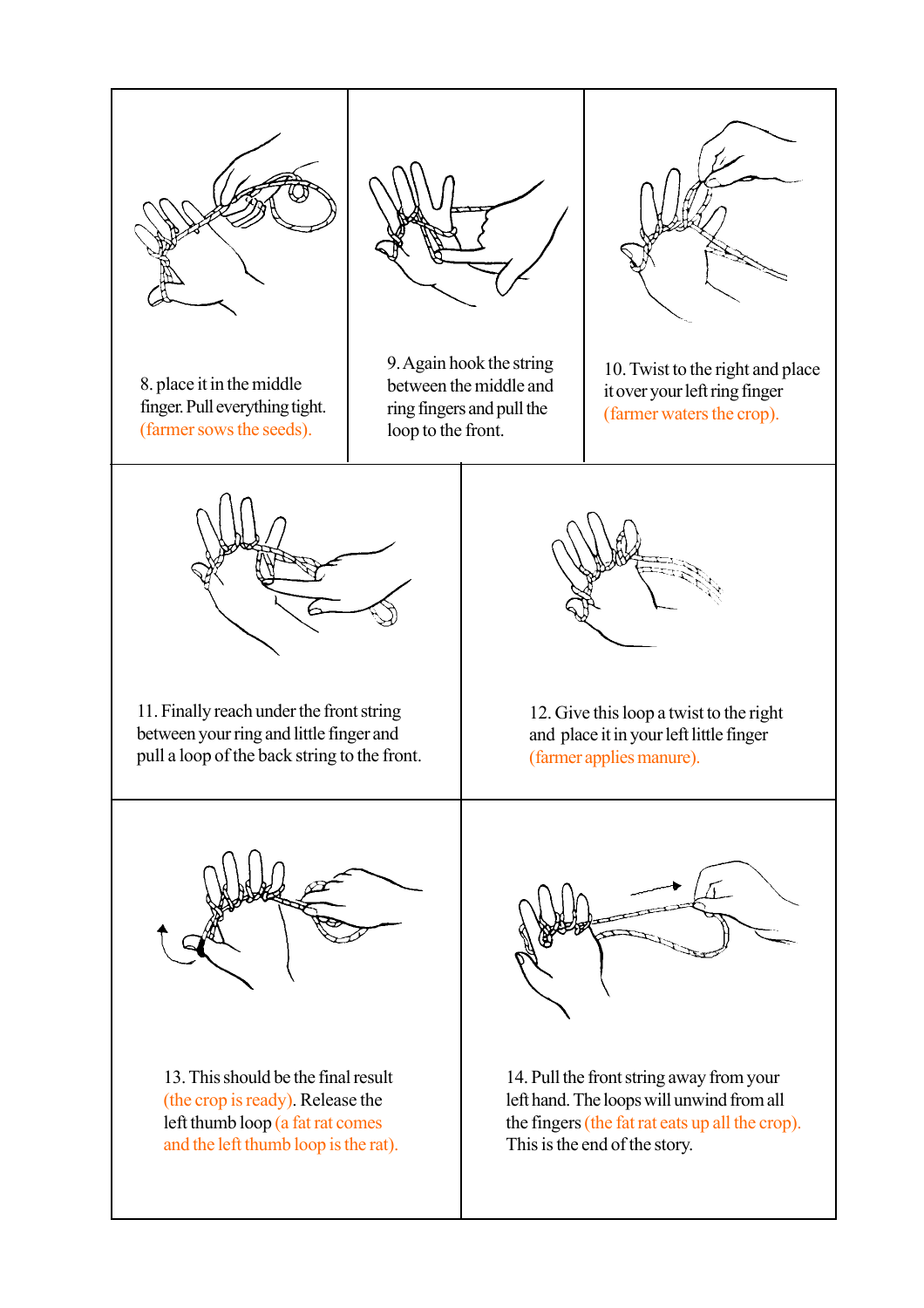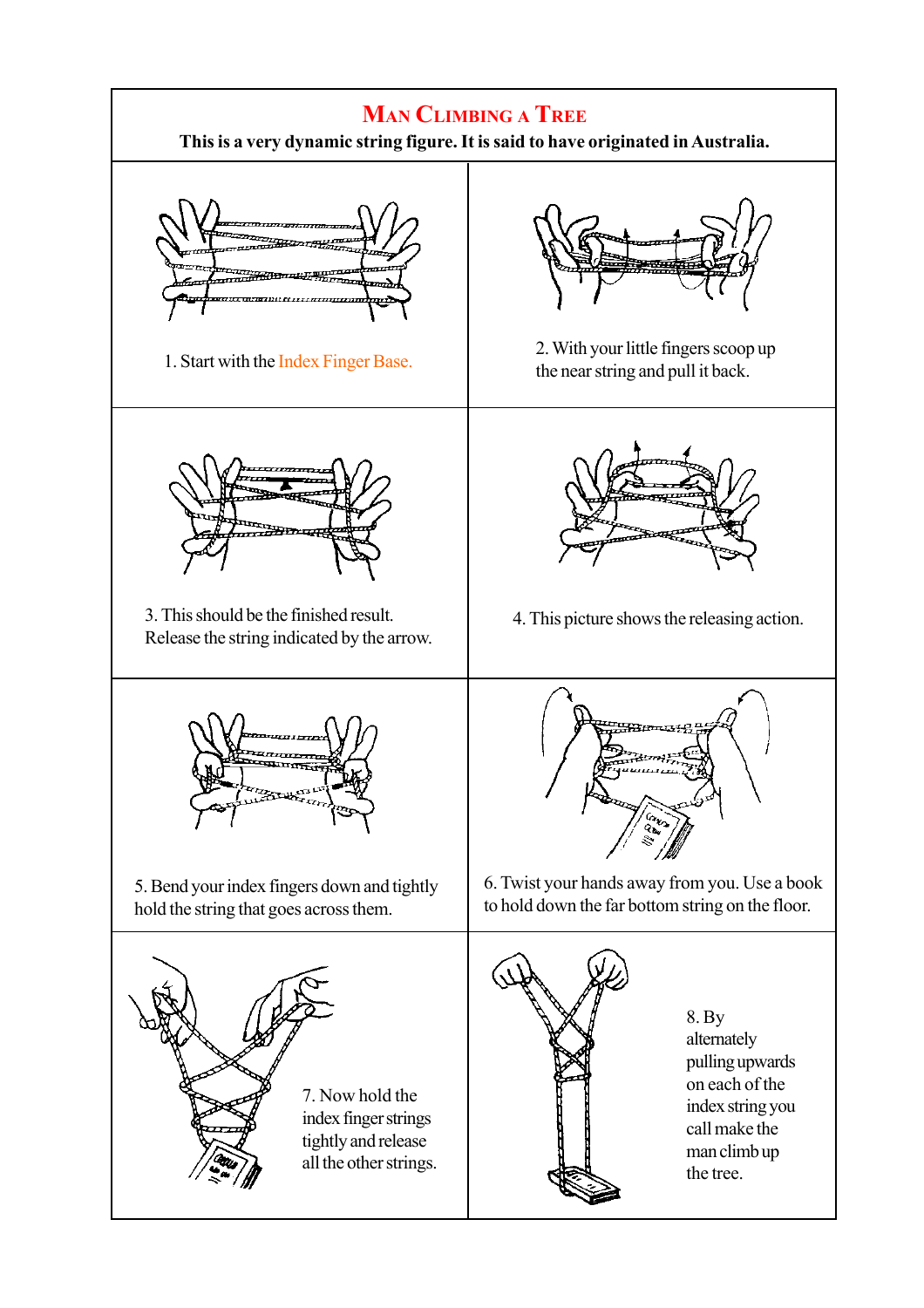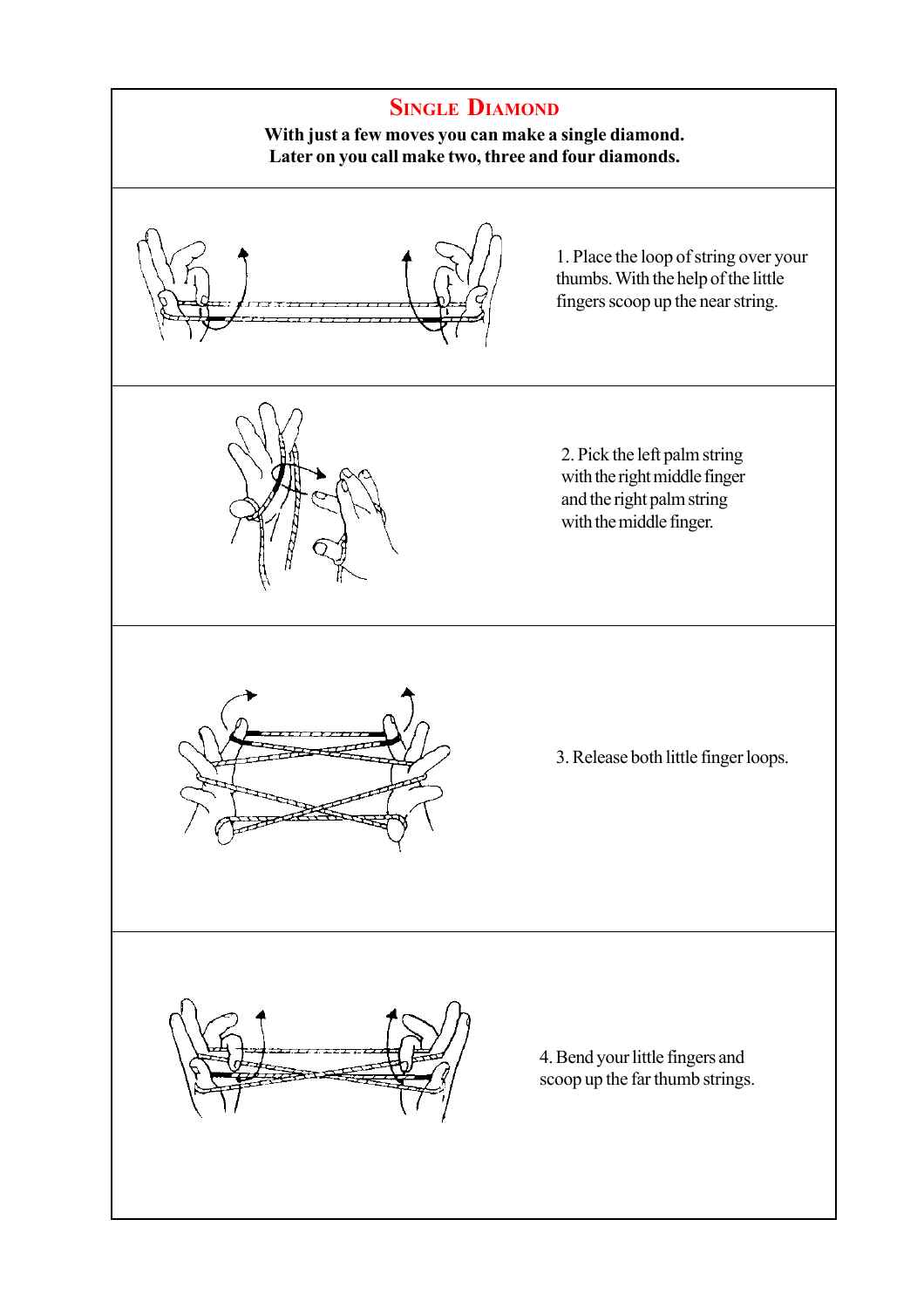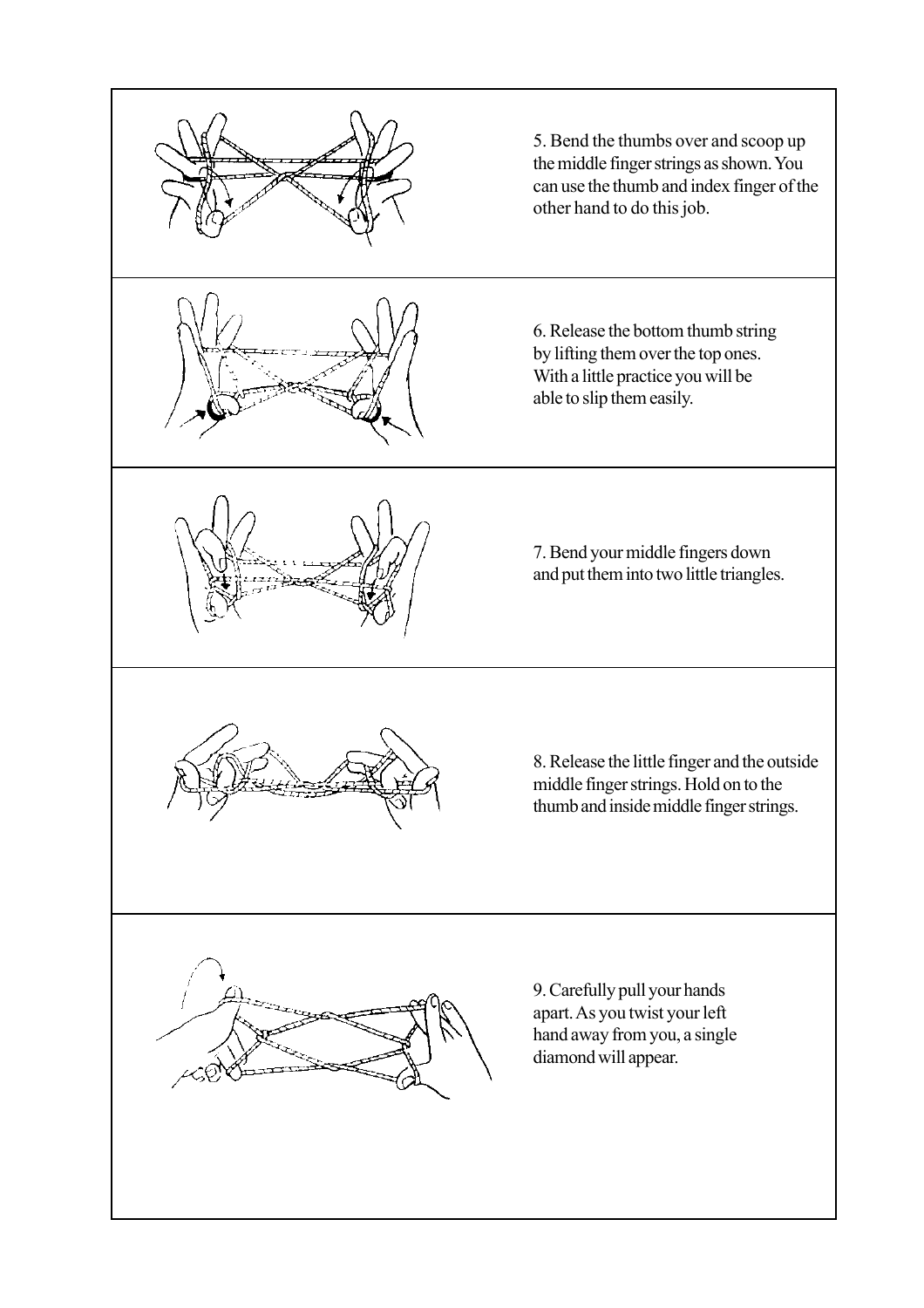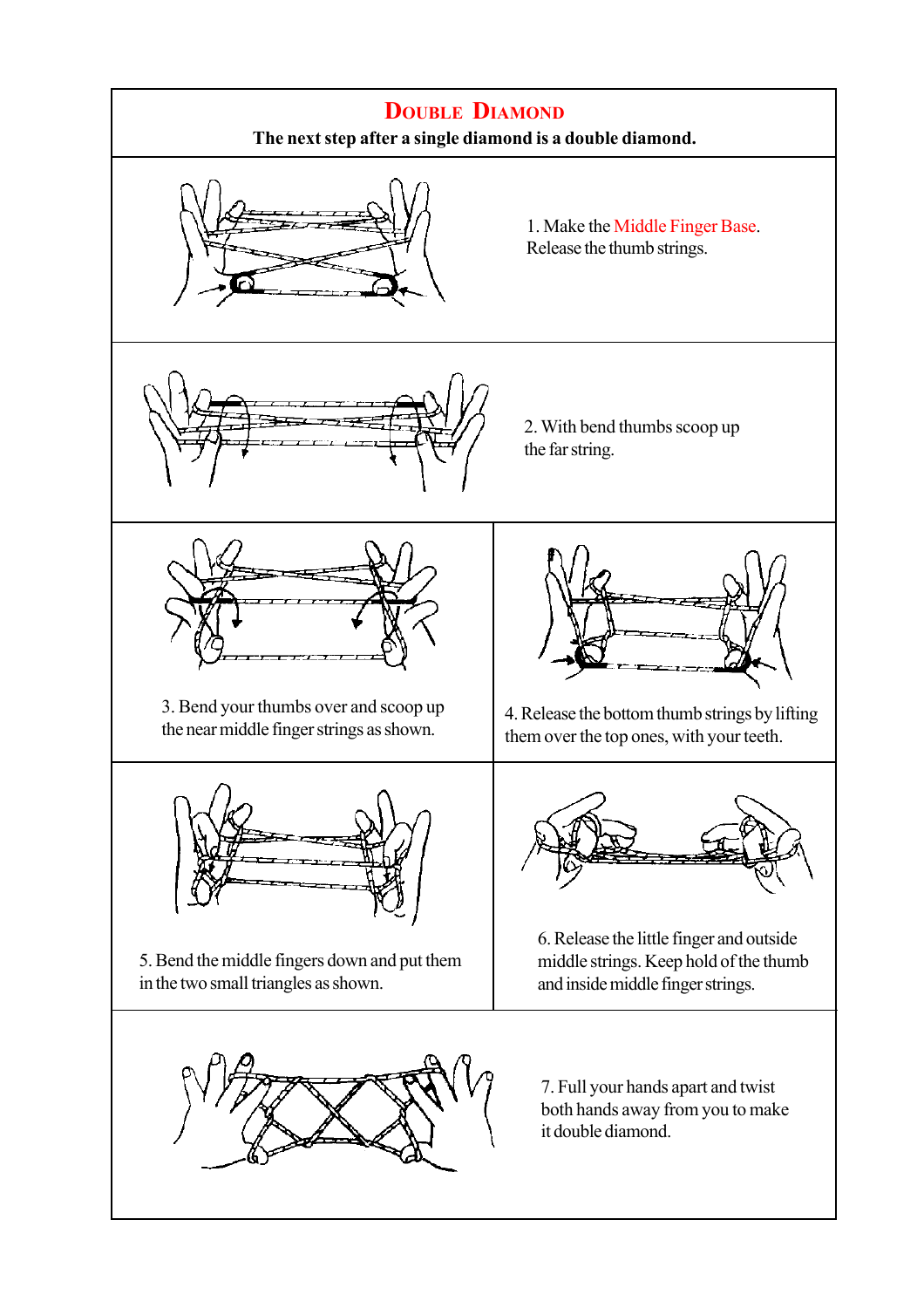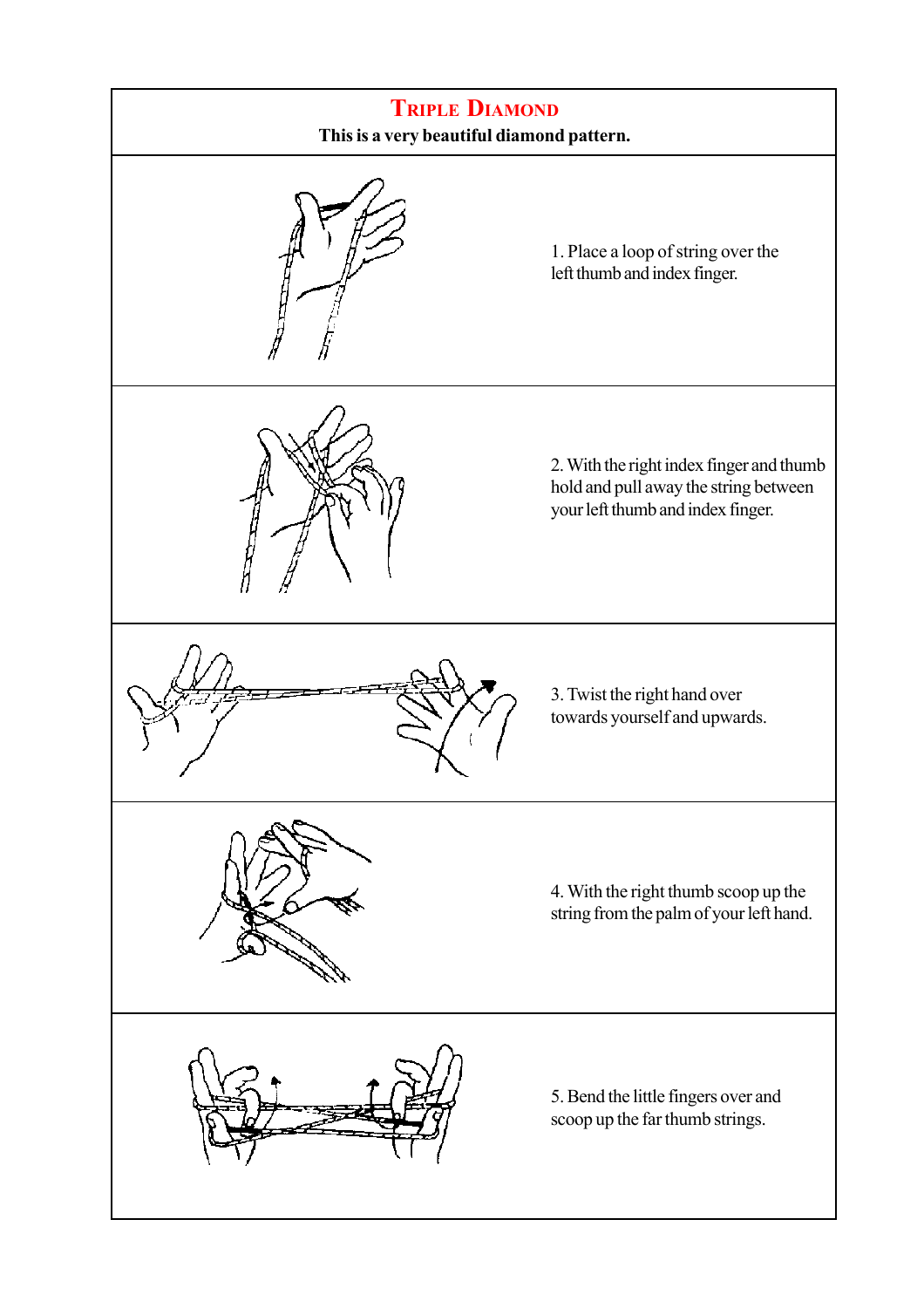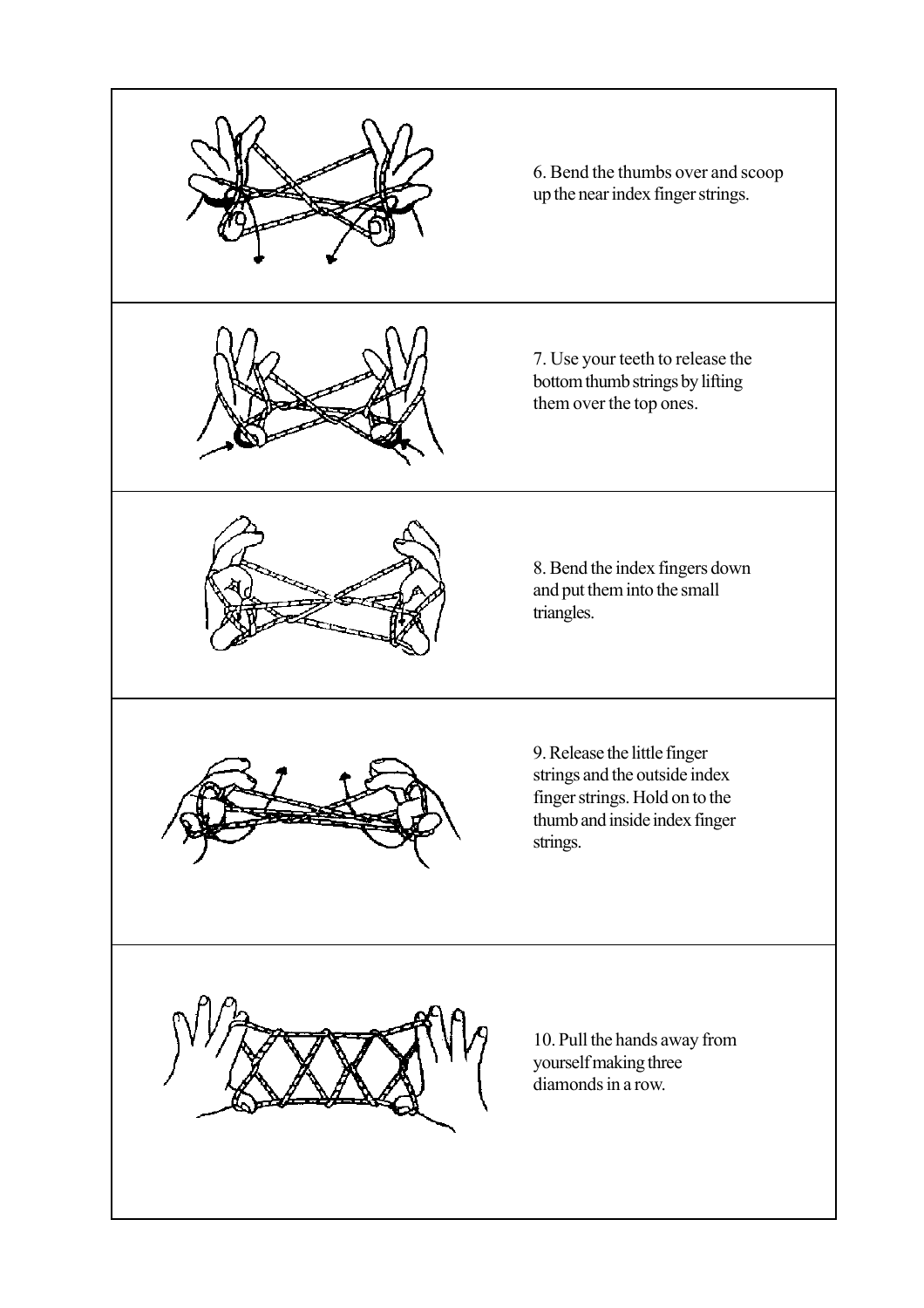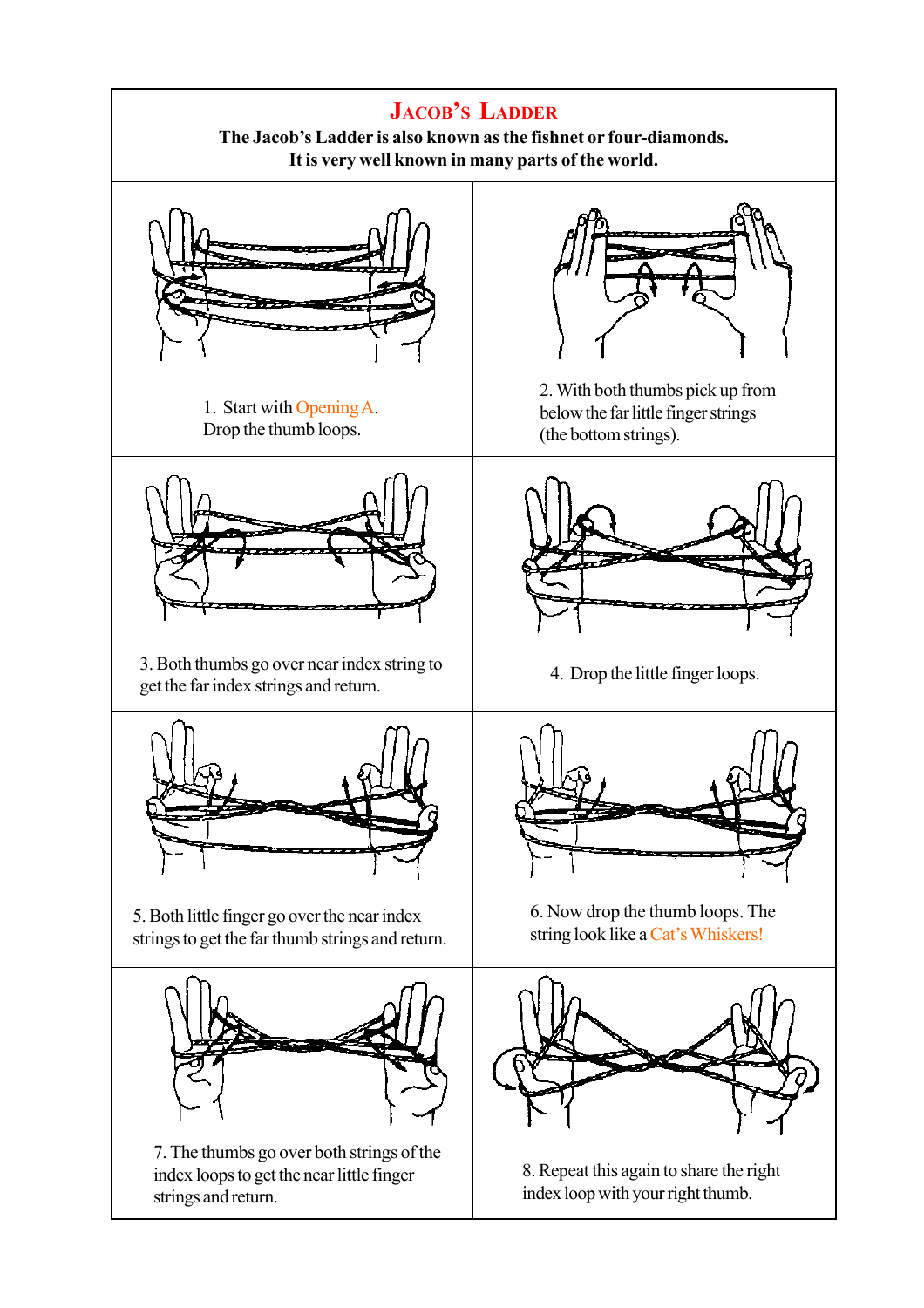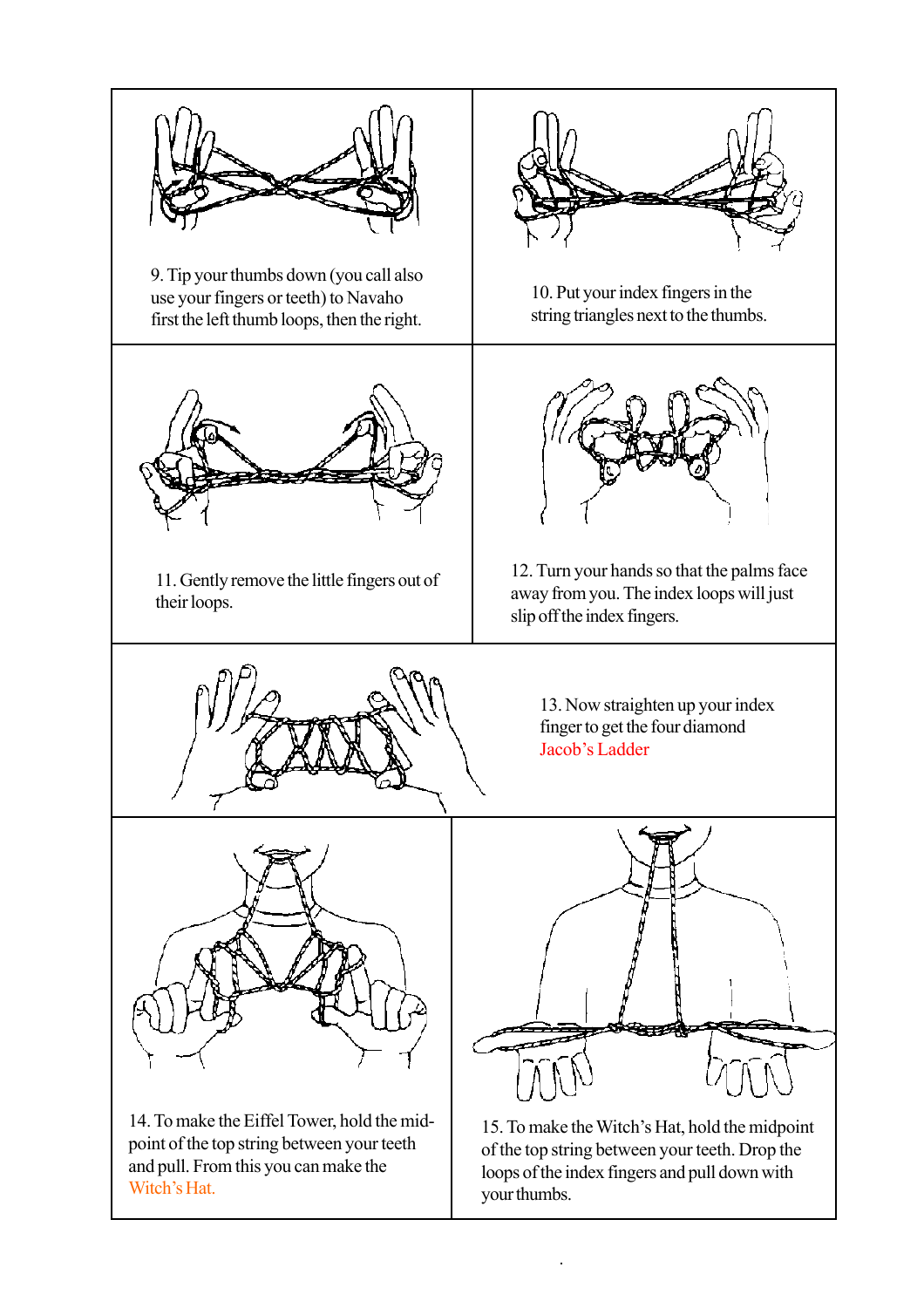#### EARTHQUAKE HOUSE

Many parts of India like Uttarkashi, Latur and Bhuj are very prone to earthquakes. The string house collapses in the earthquake and two boys run for their lives.

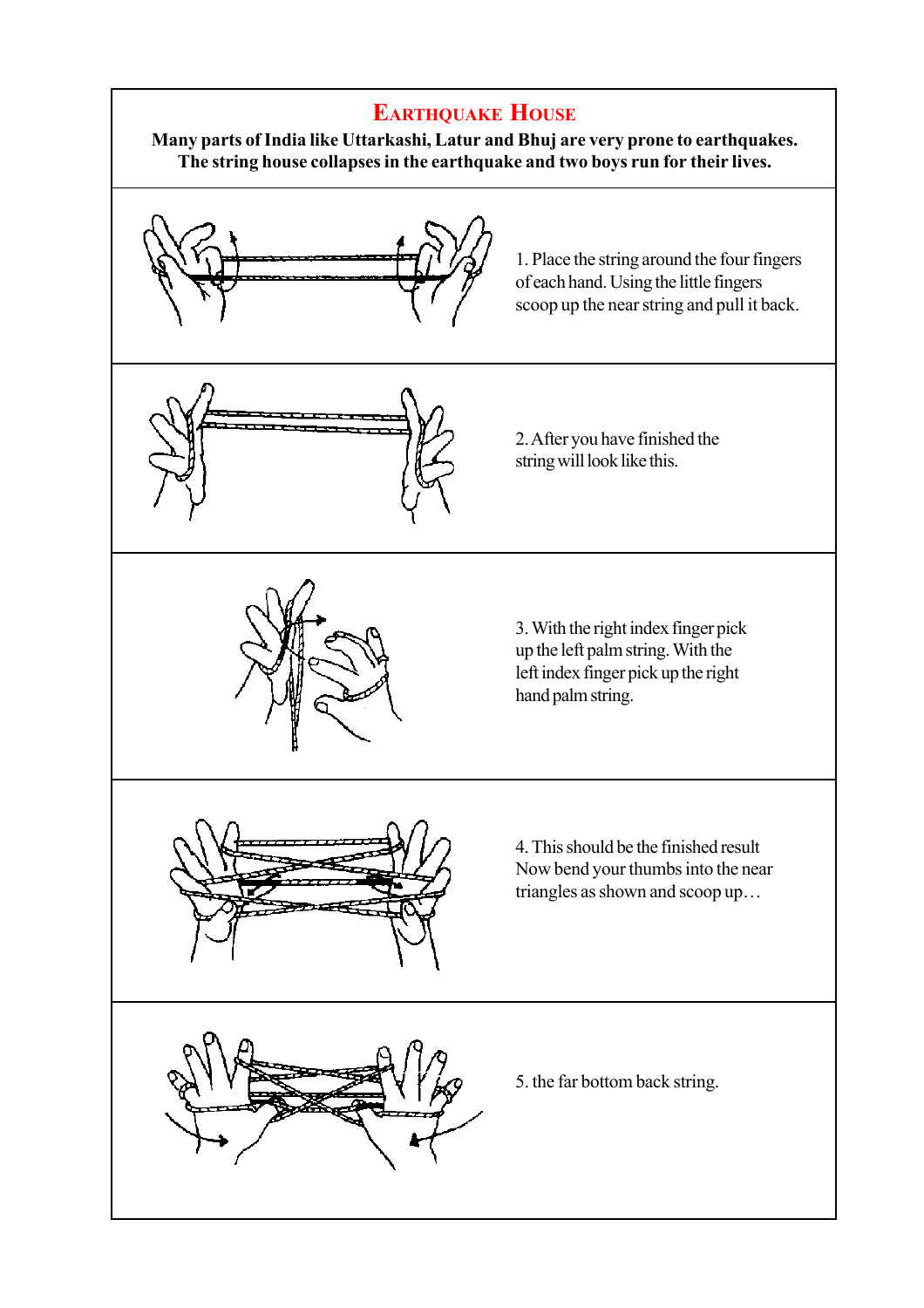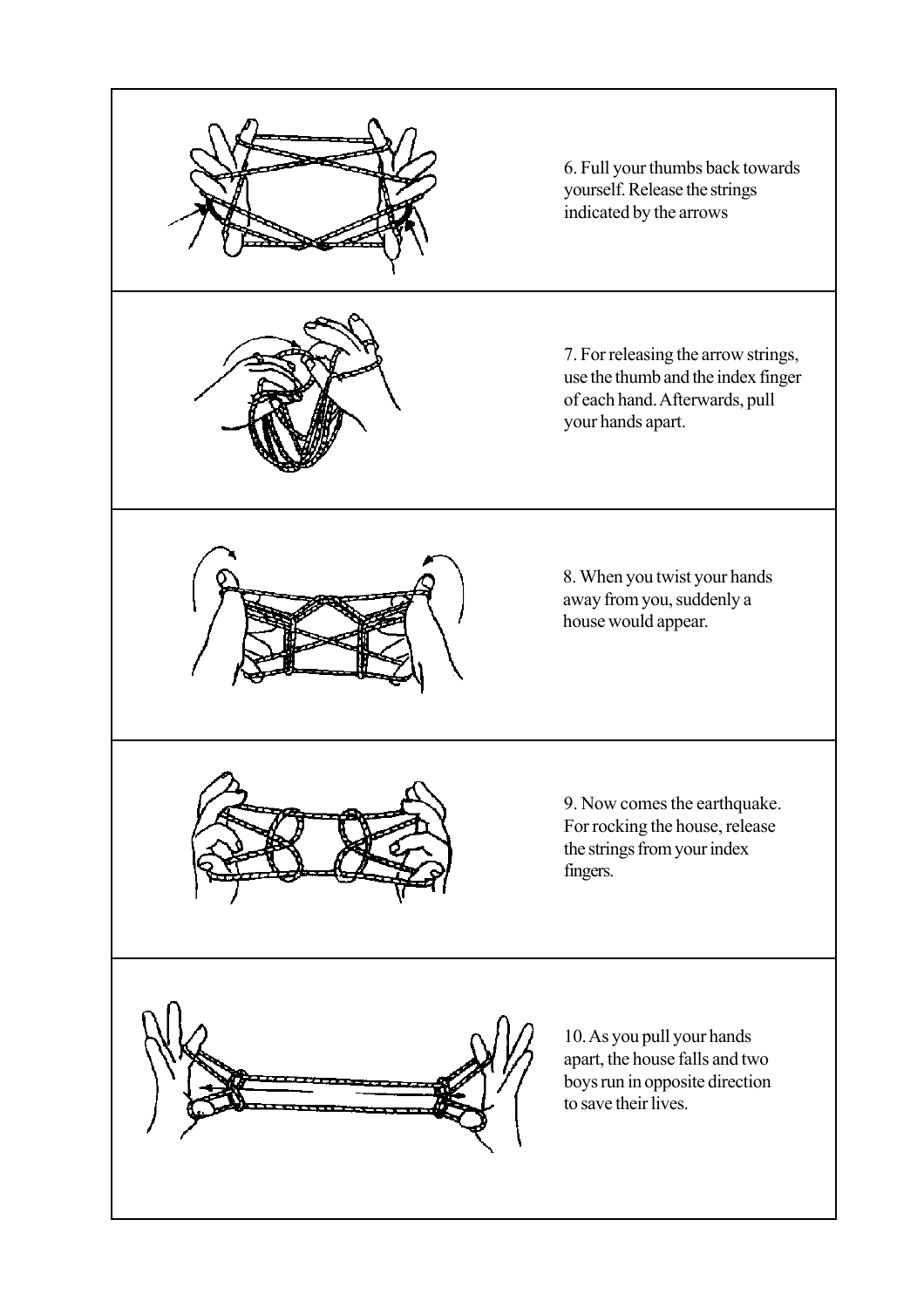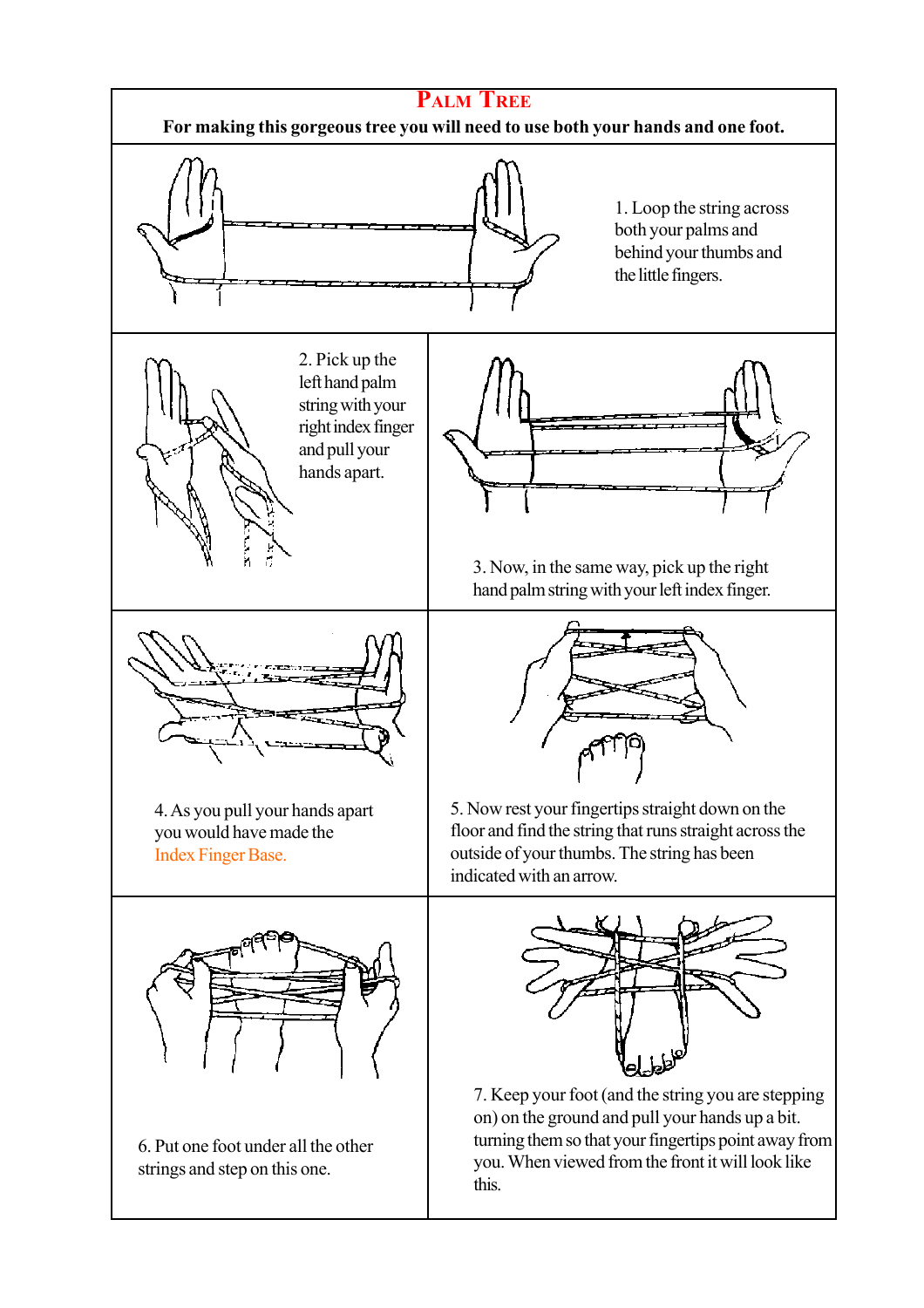



10. Then move the loops from your left index finger and your left thumb over to your right hand.



11. Pull your hands up a bit more and you will see an elegant palm tree. Wave your hands from side to side to make it sway in the breeze!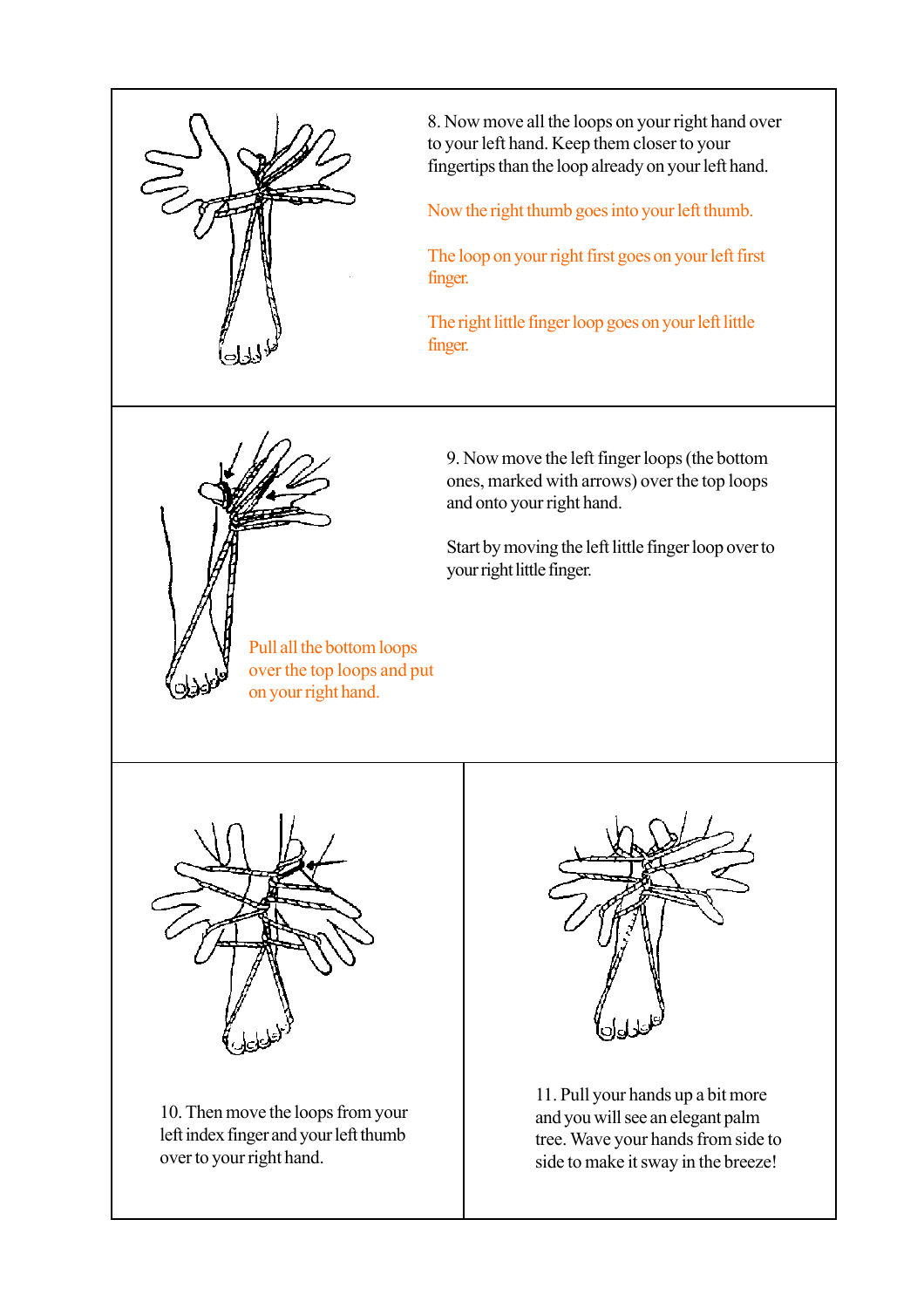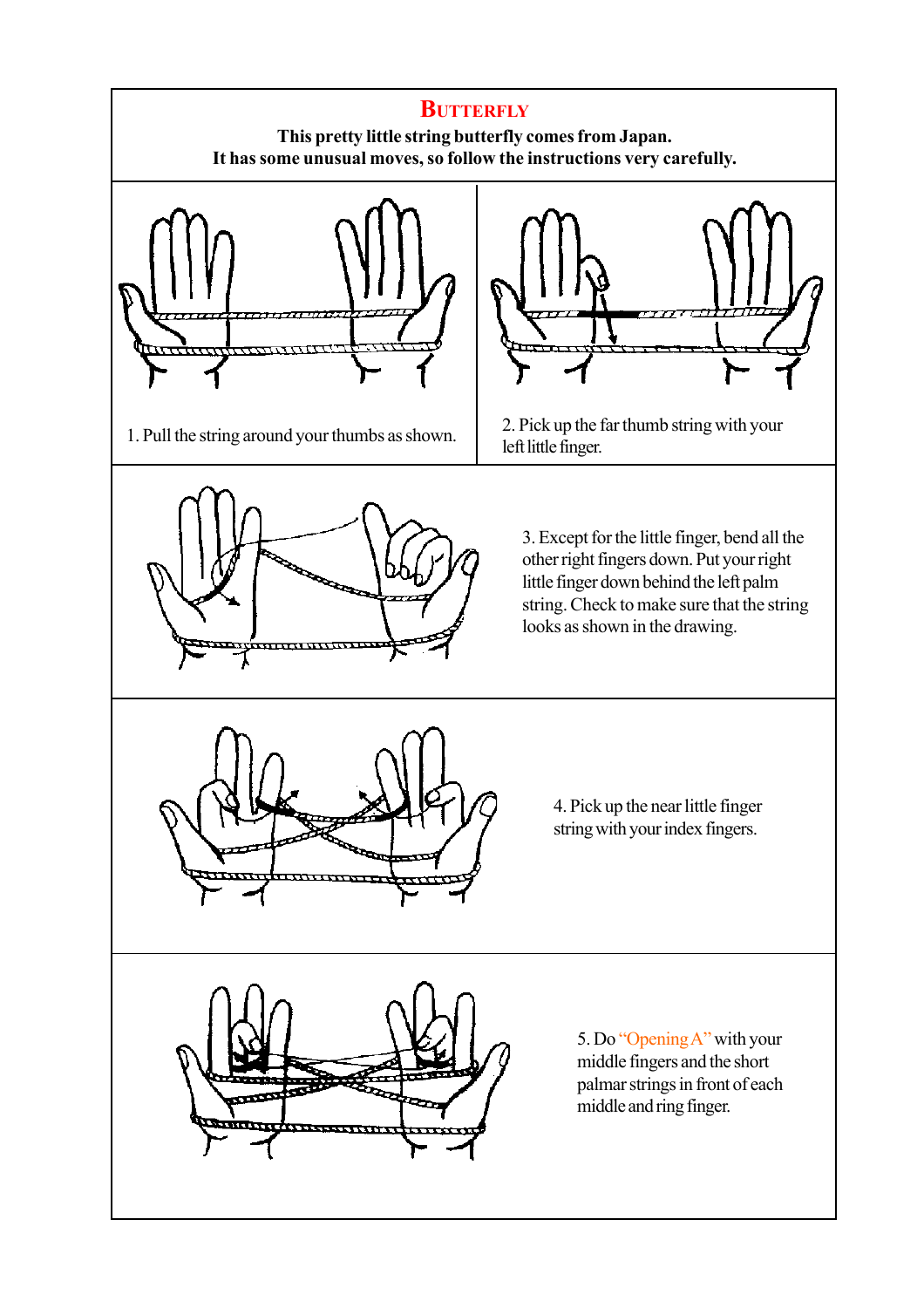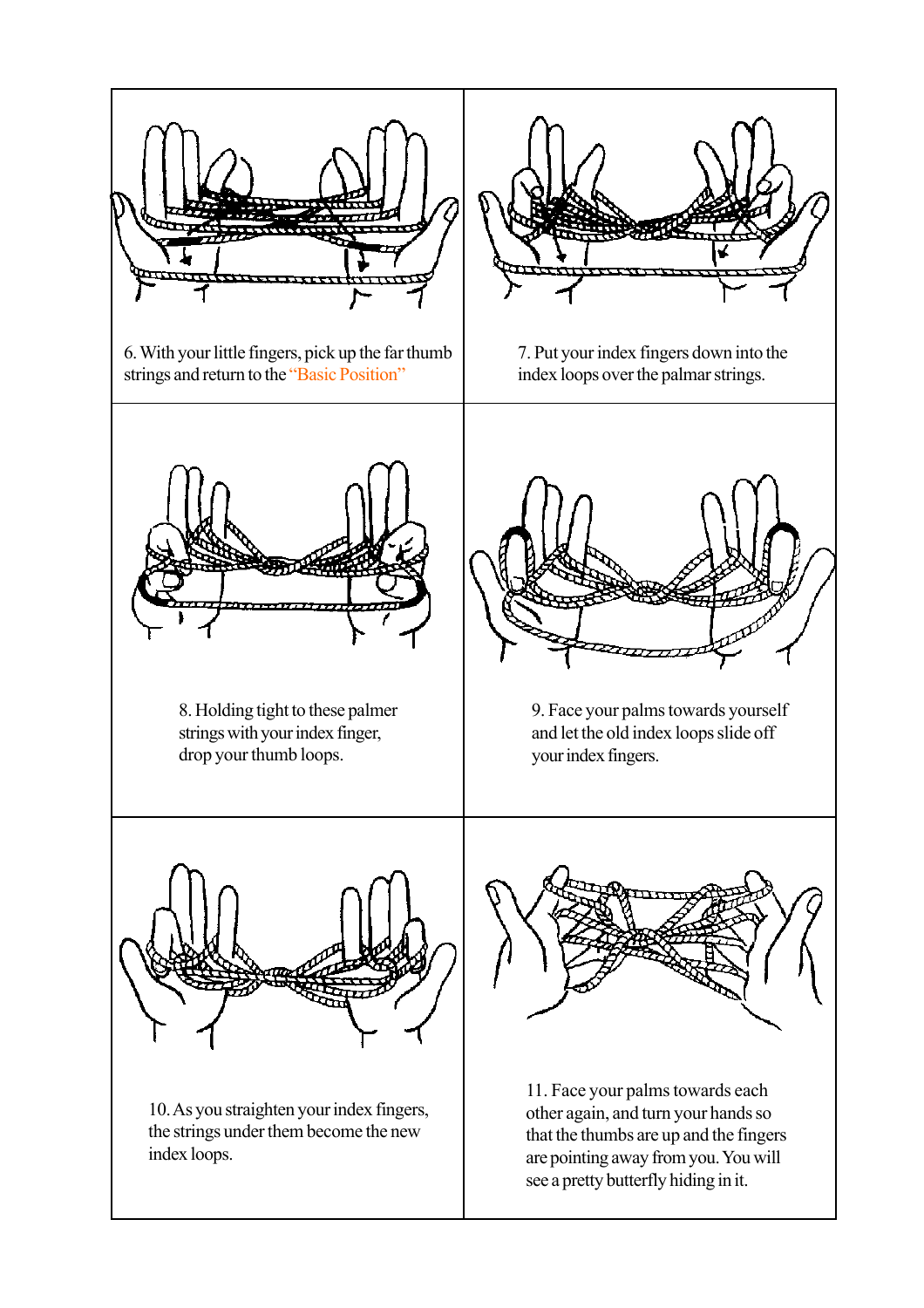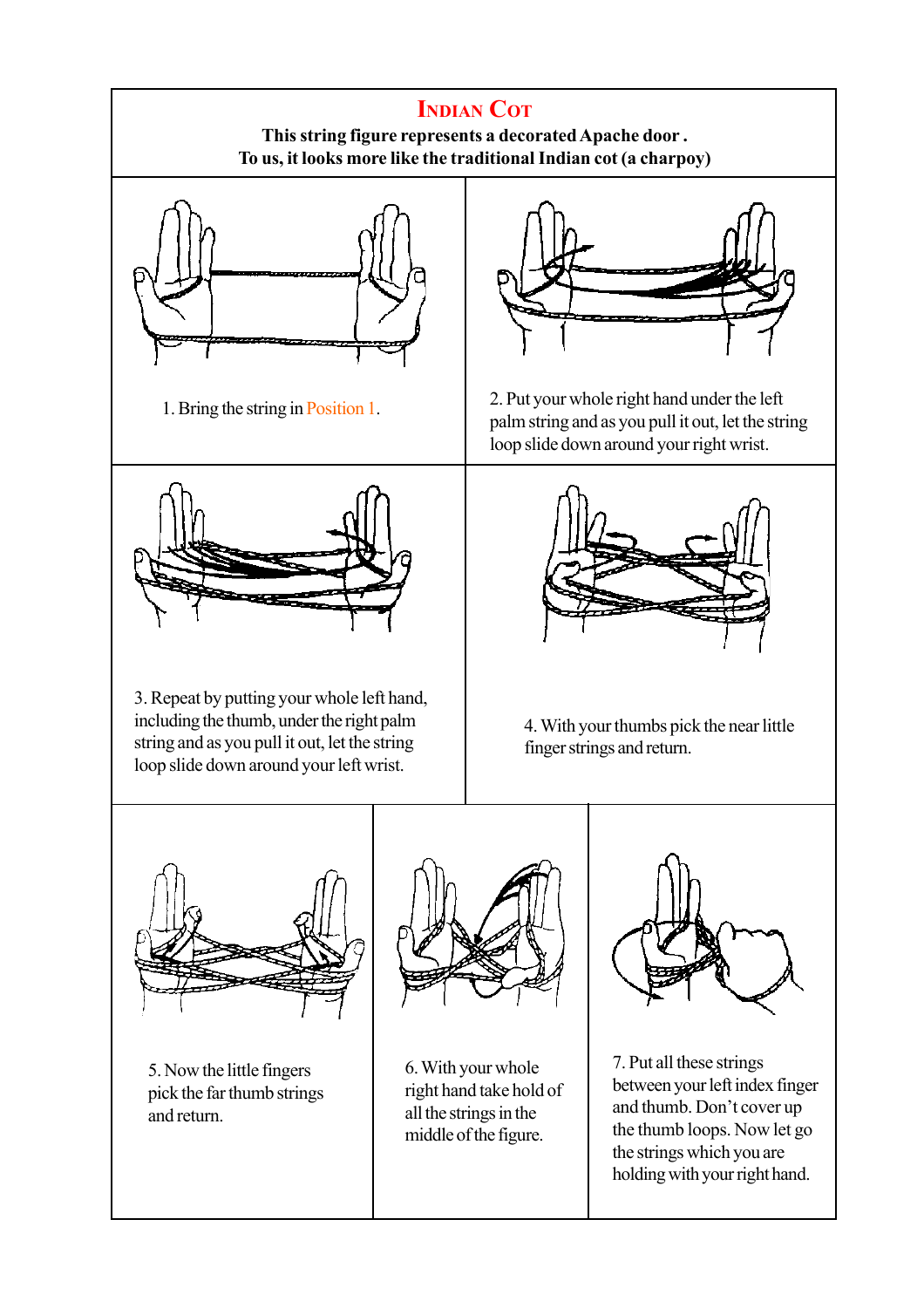

8. Sow use your right index finger and thumb to take hold of the two left thumb loops and hang on to them. Don't move the right hand at all.



11. Repeat this for your right hand. So, with your left hand, take hold of all the strings in the middle of the figure.



14. Take your right thumb out of these two thumb loops. From below, slide your right thumb back into the loops held by your left index and thumb.



9. Take your left thumb out of these two thumb loops and out of the strings you have just wrapped around it.



12. Put all these strings between your right index finger and thumb.



15. With your right index finger and thumb, take the left wrist loop right off your left hand and let it lie in the middle of the figure.



10. From below, slide your left thumb back into the two loops that your right index finger and thumb have been holding.



13. With your left index finger and thumb, take hold of the two right thumb loops and hang on to them. Do not move your left hand.



16. With your left index finger and thumb, take the right wrist loop right off your right hand and let it lie in the middle of the figure.



17. Now comes the fun part. Bring your hands together and chant some mantra!



18. Pull your hands apart to extend the figure. And you will see a beautiful four legged, woven cot in the middle.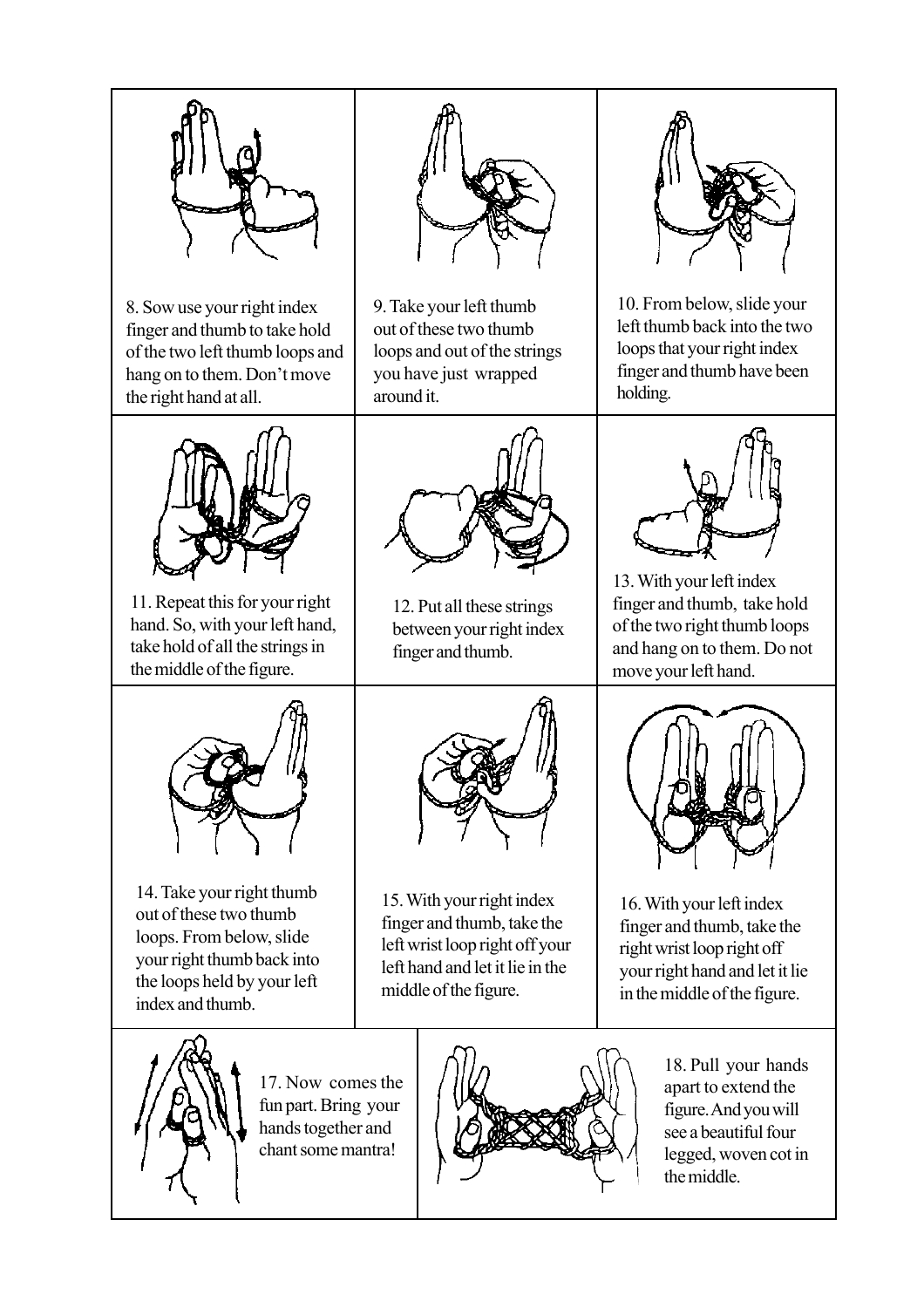#### PARACHUTE OR A BUNCH OF KEYS

#### This string figure has a lot of steps, but let it nut discourage you. It is not as hard as it looks.



1. First lay the string between the little finger and thumb of the left hand as shown. Then put the string across your palm behind your middle finger.



2. Put your right hand through the hanging loop and use your right index finger like a hook to take hold of the left front index loop. Use your right middle finger like a hook to take hold of the front ring finger loop. Pull these loops out as far as the will go, letting the long loop of string slide off your wrist. There will be space between the loops of the right hand.

3. Now lower your left index finger into the loop held by your right index finger. The left middle finger will go into the space between the loops. Finally the left ring finger will go down into the loop held by your right middle finger.



4. Hang these back of your loops over the left hand and let go off the strings.



5. Use your right index finger like a hook to take hold of the left front thumb loop. Use your right middle finger like a hook to take hold of the left front little finger.

6. Pull out these loops carefully to make a parachute.

7. If you upturn the parachute and remove the fingers of your left hand then the string figure looks like a Bunch of Keys.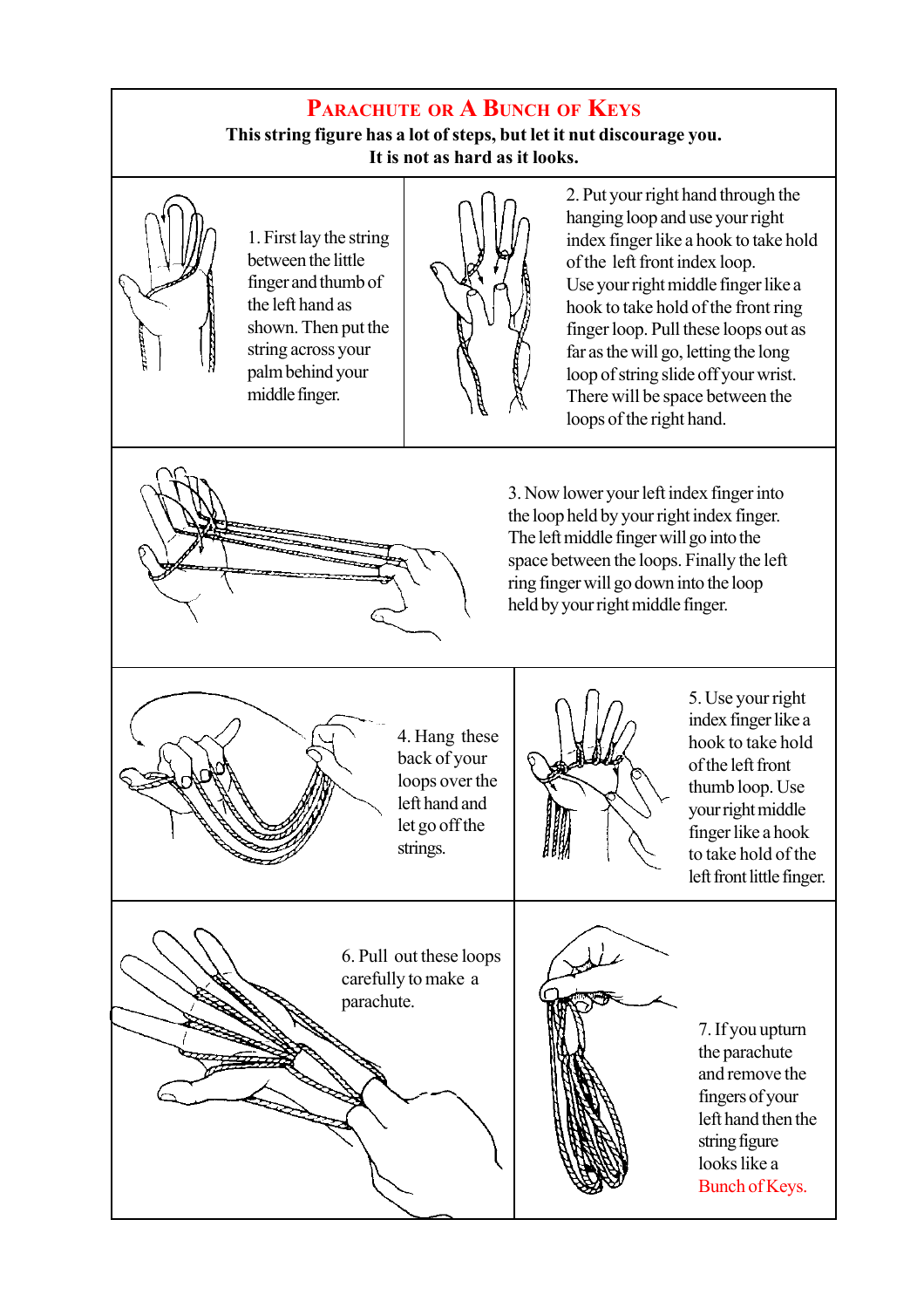#### BUNCH OF BANANAS

#### With a loop of string you can make a bunch of bananas. But can you munch them?



1. Hang the string loop around the back of the index and middle fingers of your left hand. The long loop will hang down across your palm. Put your right index finger into the hanging loop from behind, then between your left index and middle finger. Use it like a hook to take hold of the string that goes behind your left index and middle fingers. Pull this loop as far as possible, letting the string loop slide off your wrist.



2. Put your right hand into the long hanging loop from below. With your right thumb and index finger catch the strings which go between your left index and middle finger. Make sure you pick them up above the single front loop.



3. Now pull out these strings as far as they will go, letting the wrist loop slide off your right hand as you pull. Hold the loop with your right thumb and index finger. Do not twist the loop. Now put the other fingers of your right hand into the loop.



4. With your left thumb and little finger pick up from below, one of the bottom strings. Drop the strings of the right hand.



5. You will see a small loop that goes around the loops on your left index and middle fingers. With your right thumb and index finger, gently pull out this small loop. Don't pull too far otherwise the figure will fall apart.



6. This is the native Indian tent (tipi)



7. Now if you remove the string loops from your left hand fingers then you will have a Bunch of Bananas.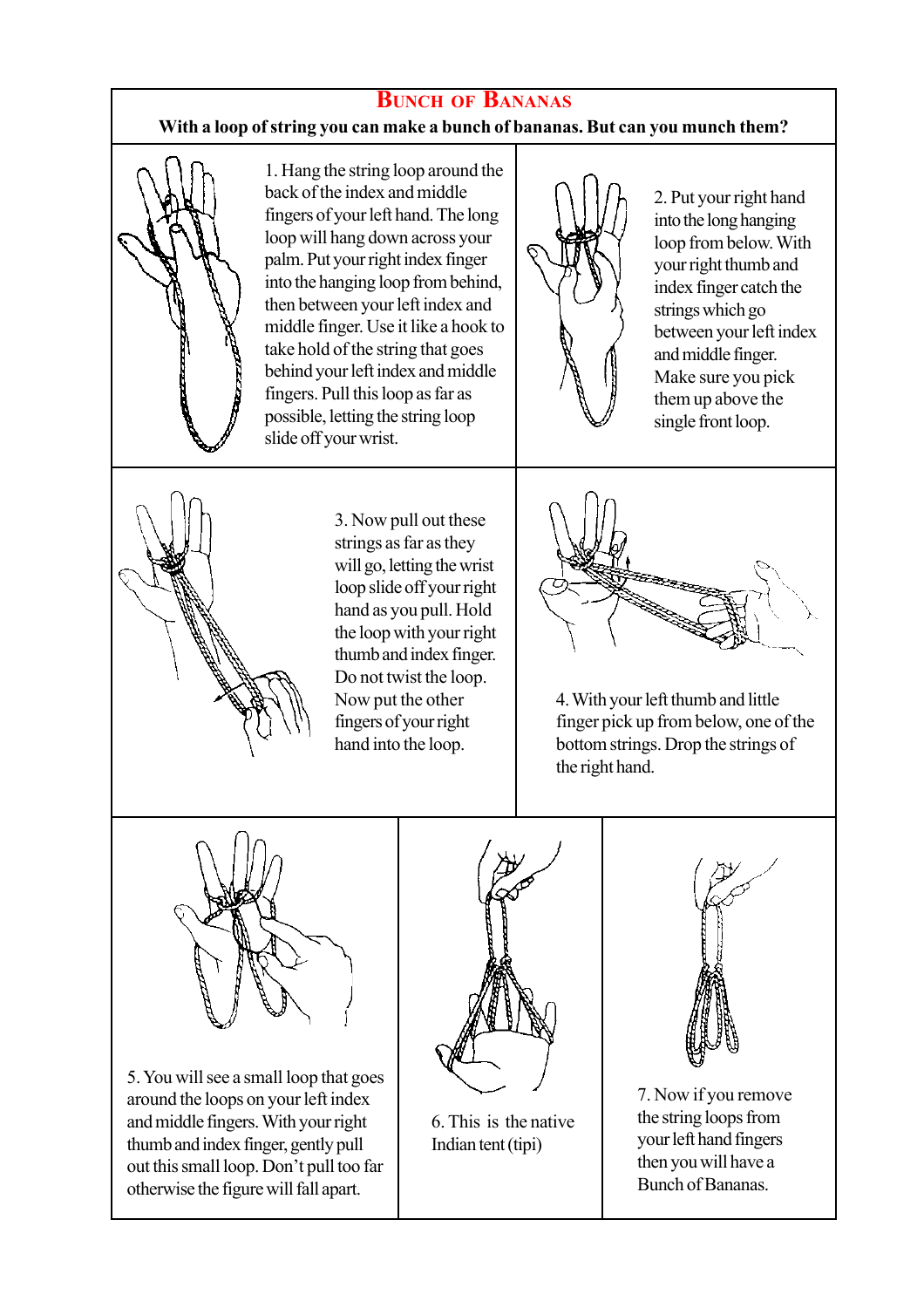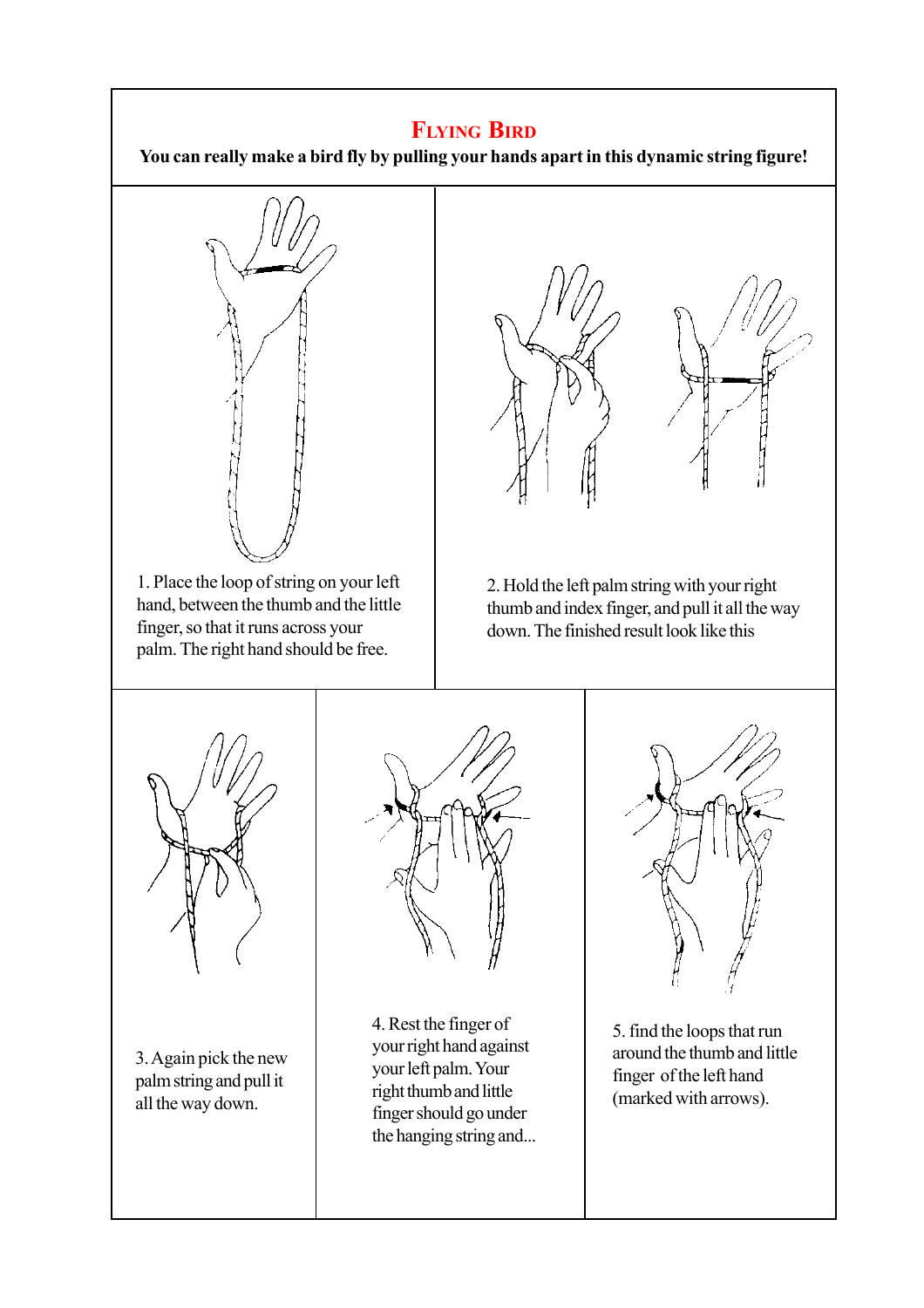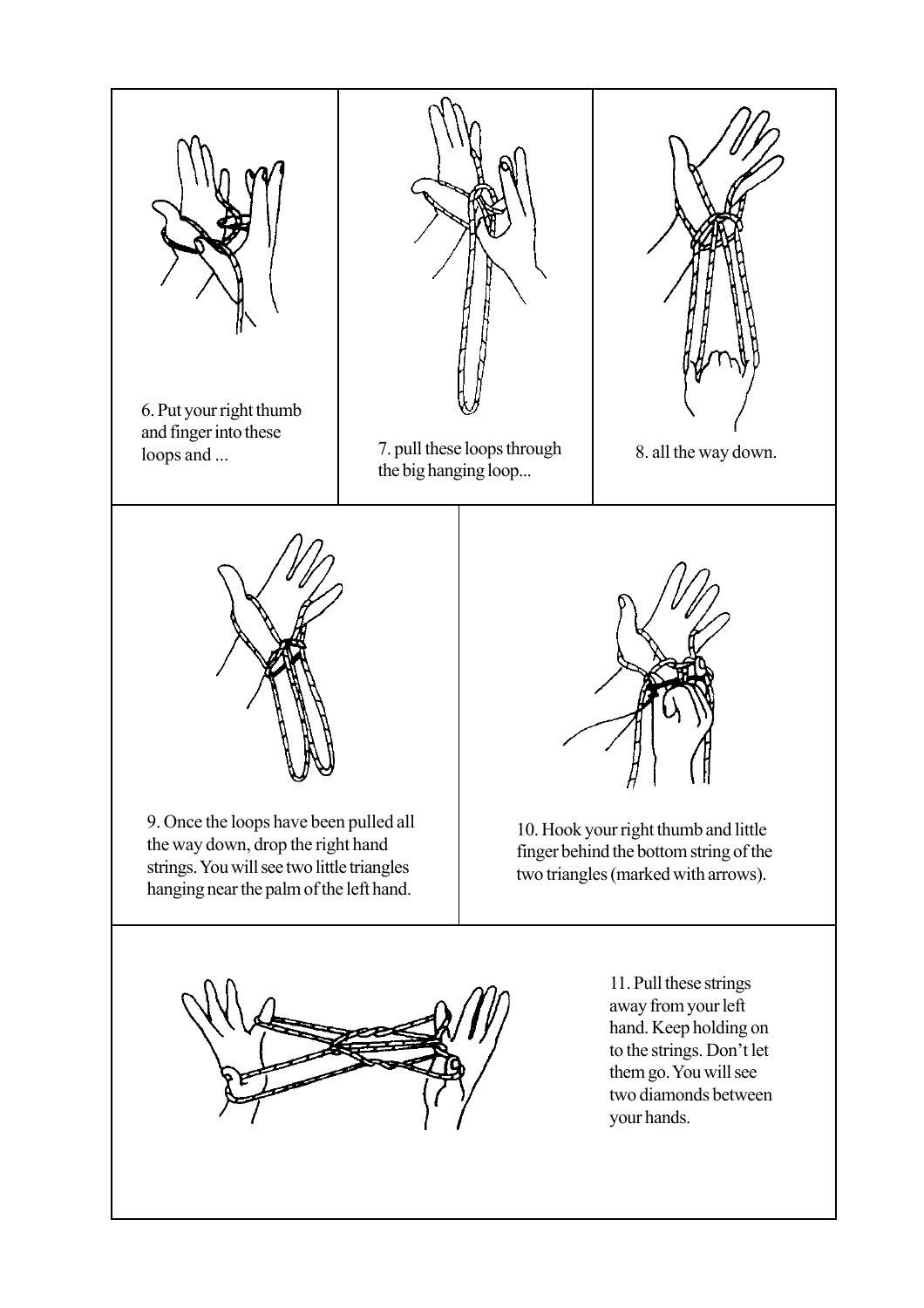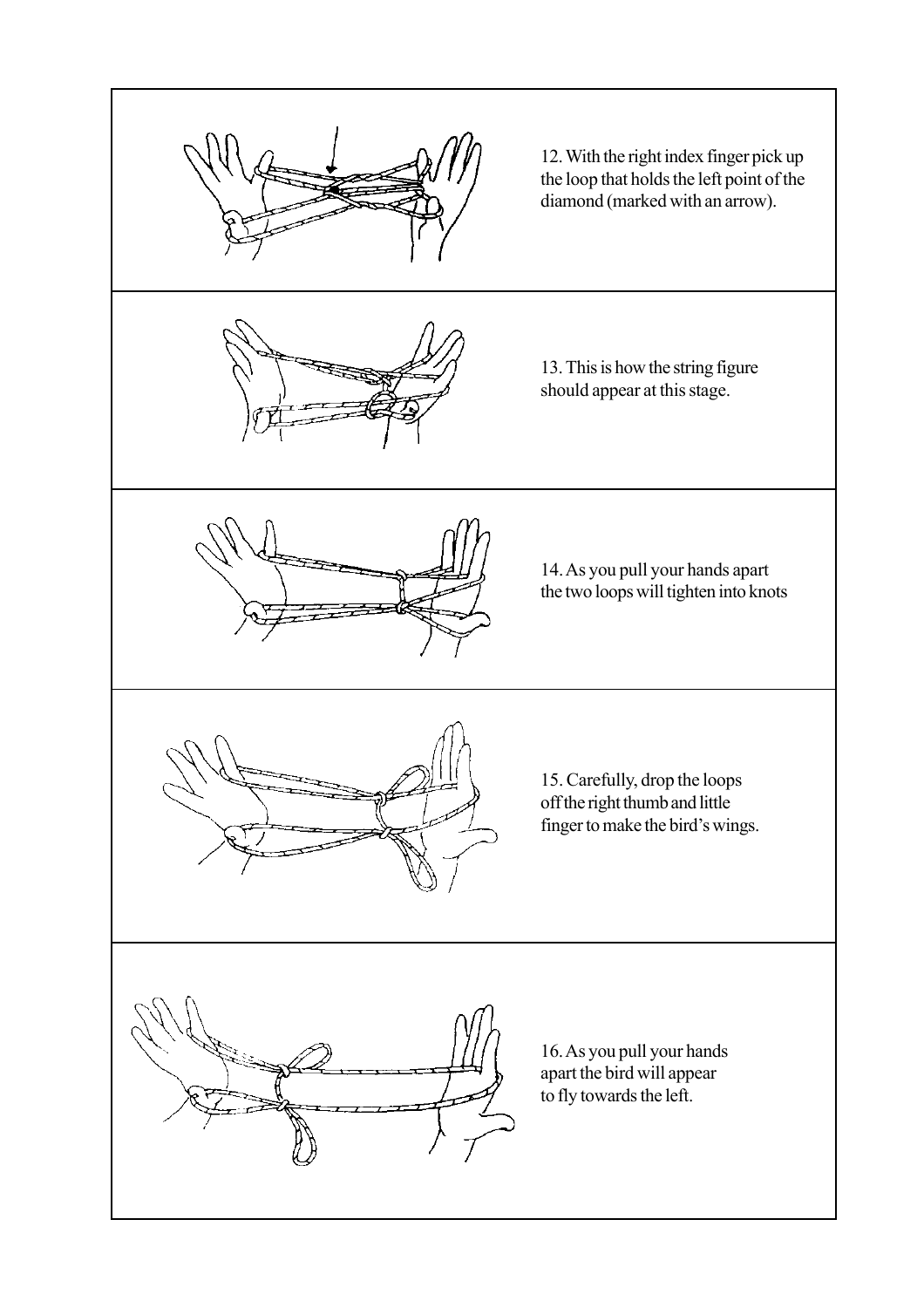#### **CANDLE STICKS**

This string game describes the candle making process. The wick is dipped into hot wax many times until the candle becomes thick enough. These string figures also contain an interesting story.



1. Lay the string across on the left palm, leaving out the thumb. Using the right index finger and thumb, pick up the two hanging strings behind the left hand.



2. Bring these string up and over the finger as shown. The loop of string must hang flat over the palmar string.



3. With the right index finger and thumb, pick up the left palmer string between the two hanging strings. Pull this string out far enough to make a loop that will fit over the left middle and ring fingers. There should still be a loop hanging down over the palm. Tighten this loop by pulling.



4. Put the right middle finger down into loop around the left little finger, and put the right index finger down into the loop, around the left index finger. Pull these out as far as they will go.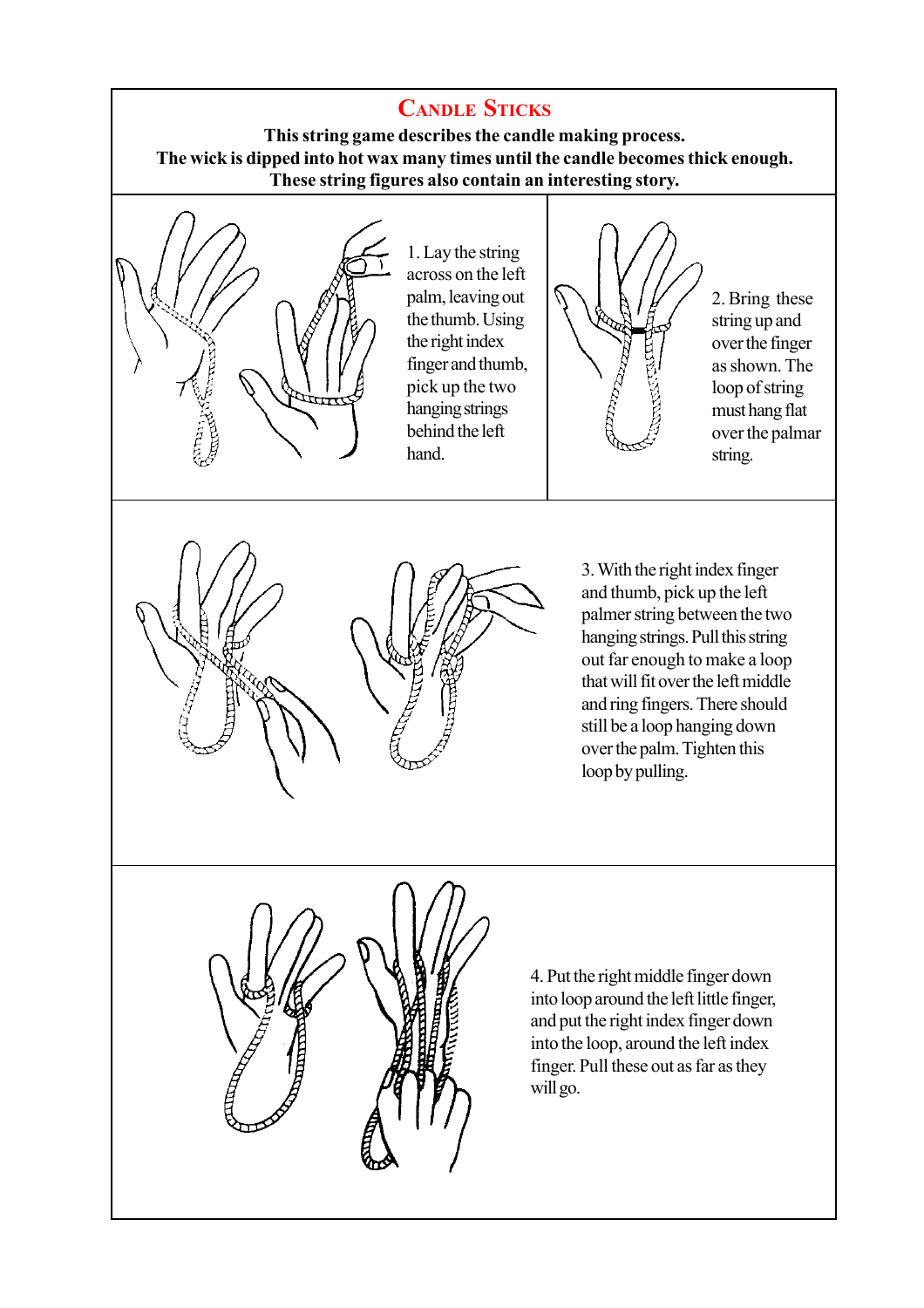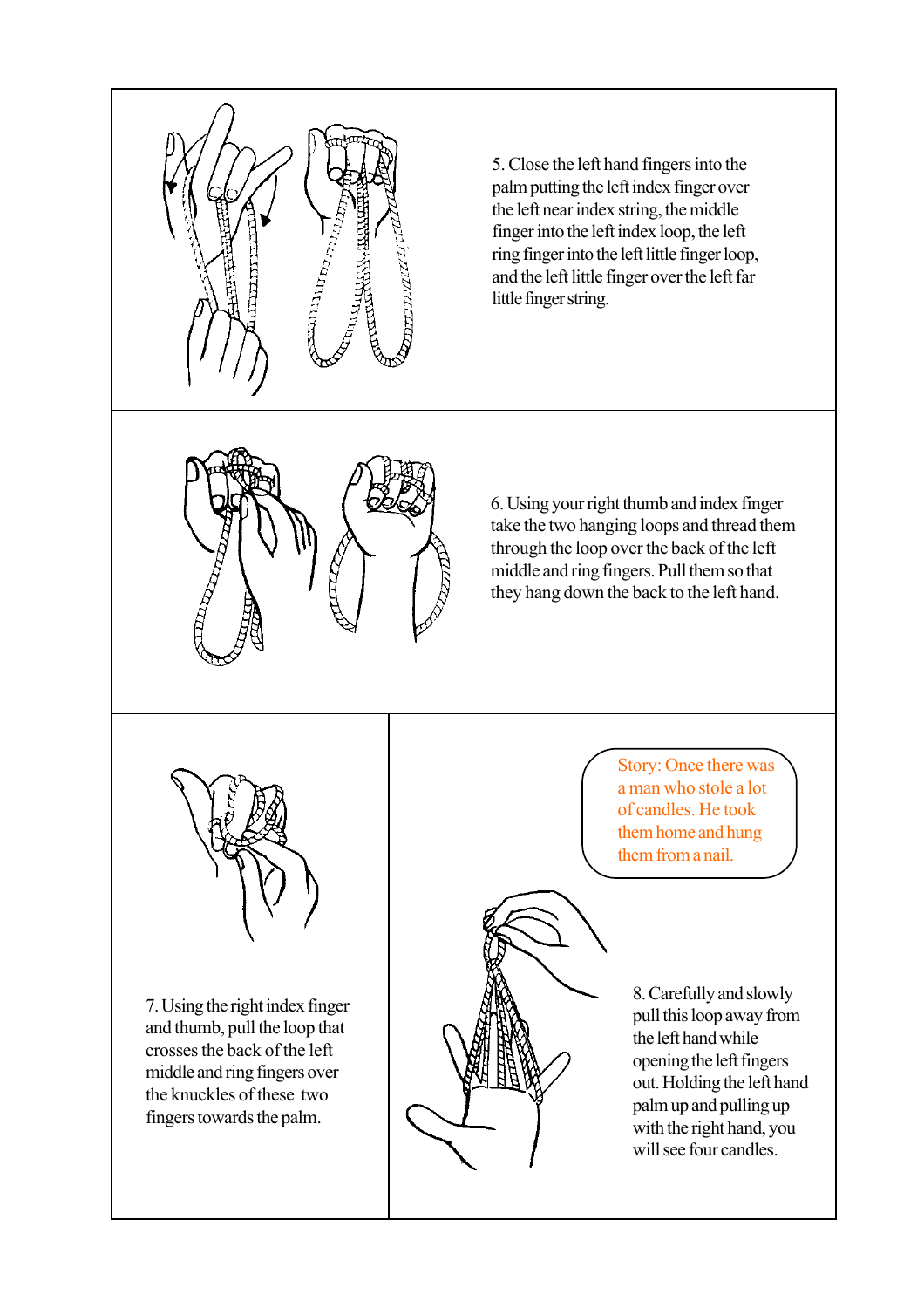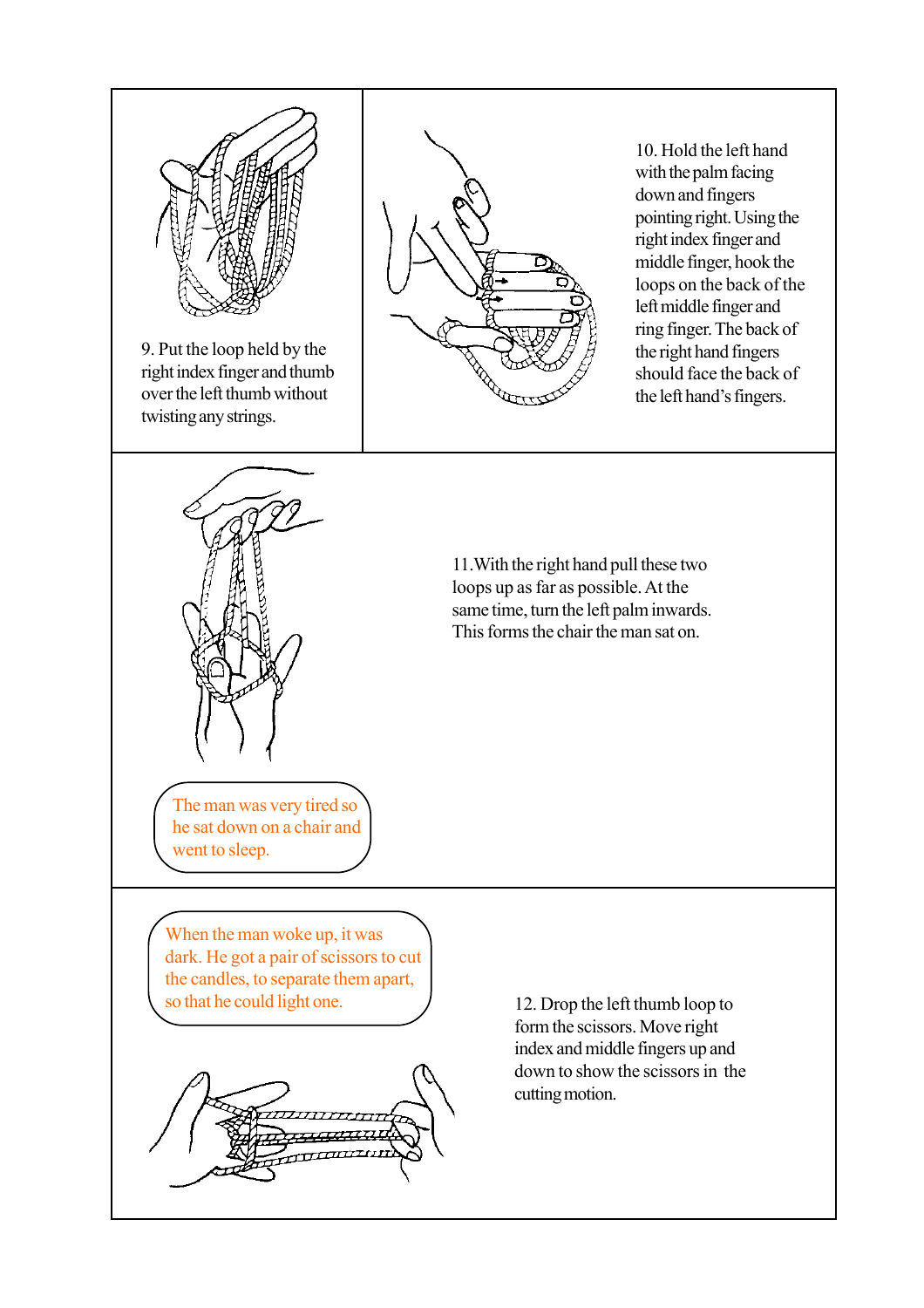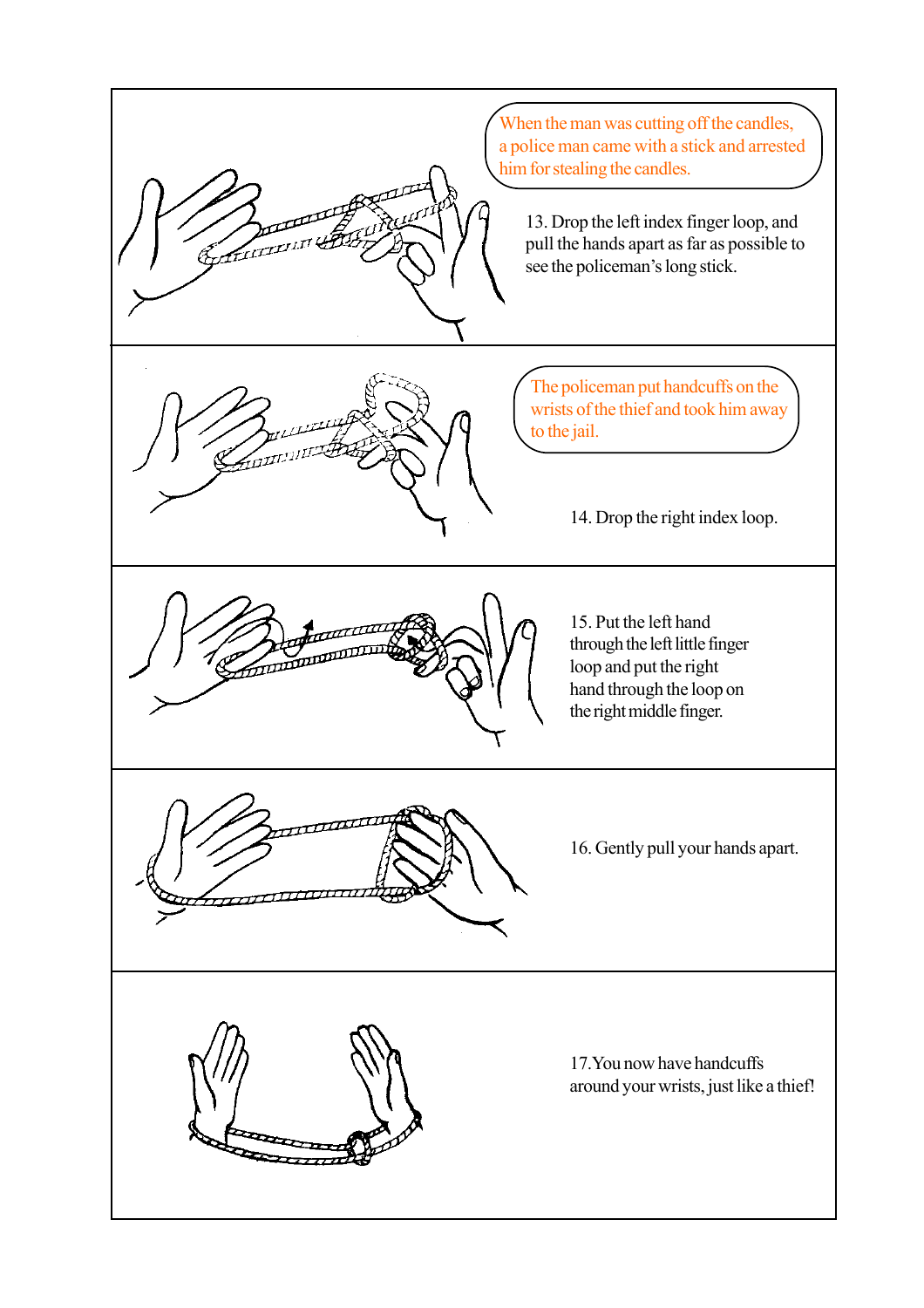#### CAT'S CRADLE

This most popular string game is played by two people. The game of Cat's Cradle probably travelled from Asia to Europe with the ten trade. Children in England certainly played the Cat's Cradle as early as 1782. We know about this because the famous writer Charles Lamb wrote about weaving "cat-cradle's" with his friends in school.

Two people are needed to play this game. In most of the Cat's Cradle figures, you can see X's and straight strings. One person holds the figure while the other picks up the 'X's and takes them over, under or between the straight strings. The players take turns holding the figure and picking up the X's to move to the next step.

This game can go on forever, but if you want to stop it, you can choose one of the several different endings. There are several different ways in which the X strings can be picked up. So keep experimenting and trying and have fun!

The sequence of making figures is as follows:

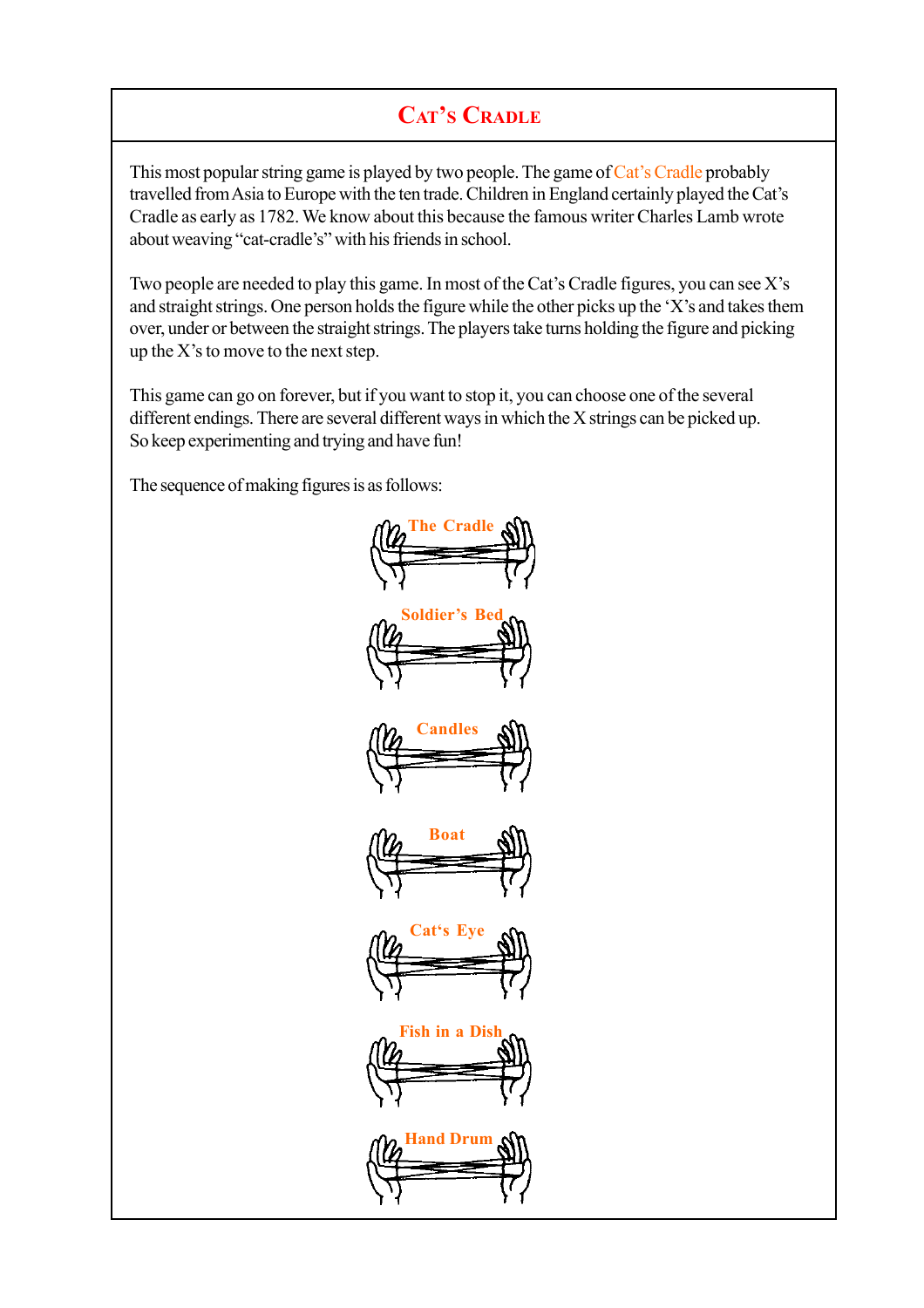

1. You need a partner to play Cat's Cradle. The one who makes the moves is named  $\overline{A}$  and his partner is named  $\overline{B}$ . First A places the loop of string over the first four fingers of his left hand.



3. to make The Cradle. A holds the cradle between his fingers. Then B, with thumbs and index fingers of both hands, pinches the crossed  $\bar{X}$  strings together, from the sides of the cradle.



2. Then A holds the string and loops it around his left hand as shown. Then A pulls his hands apart and makes the middle finger base...



4. B pulls the X strings out, and under to scoop them up the two straight strings.



5. Once B has scooped up the straight strings, A releases all the strings.



6. Then B pulls his fingers apart and makes the second cat's cradle shape called the Soldier's Bed.

With his thumbs and index fingers A pinches the crossed strings together, from the top of the Soldier's Bed.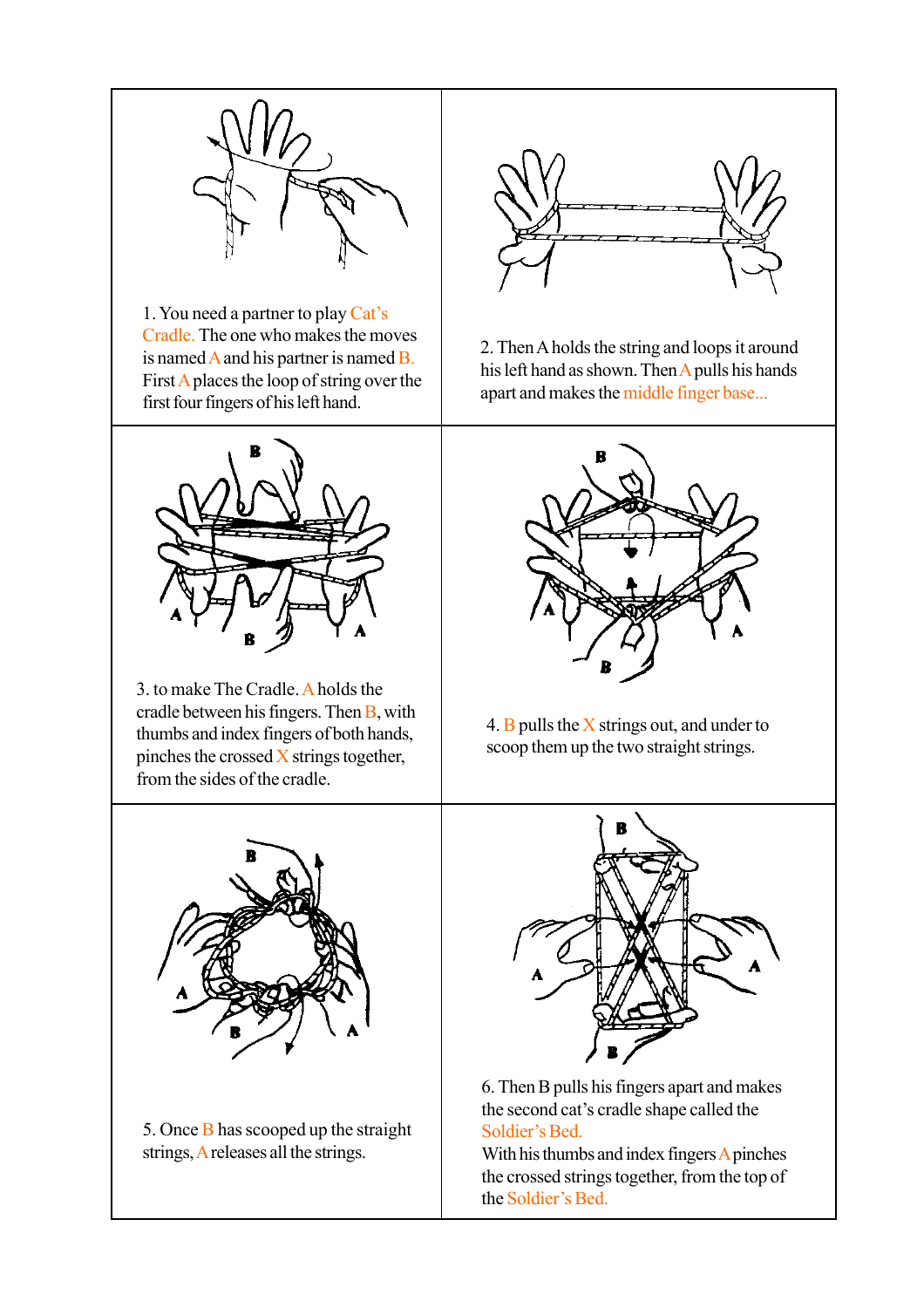

11. B keeps holding the little finger strings and scoops up the straight double strings with his thumbs and index fingers.



8. B releases all the strings from his hand.



10. Again B hooks the right single string from the top of the candles with his left little finger and pulls to the left.



12. Now A releases all his strings. B pulls his fingers apart, while still holding on to the little finger strings...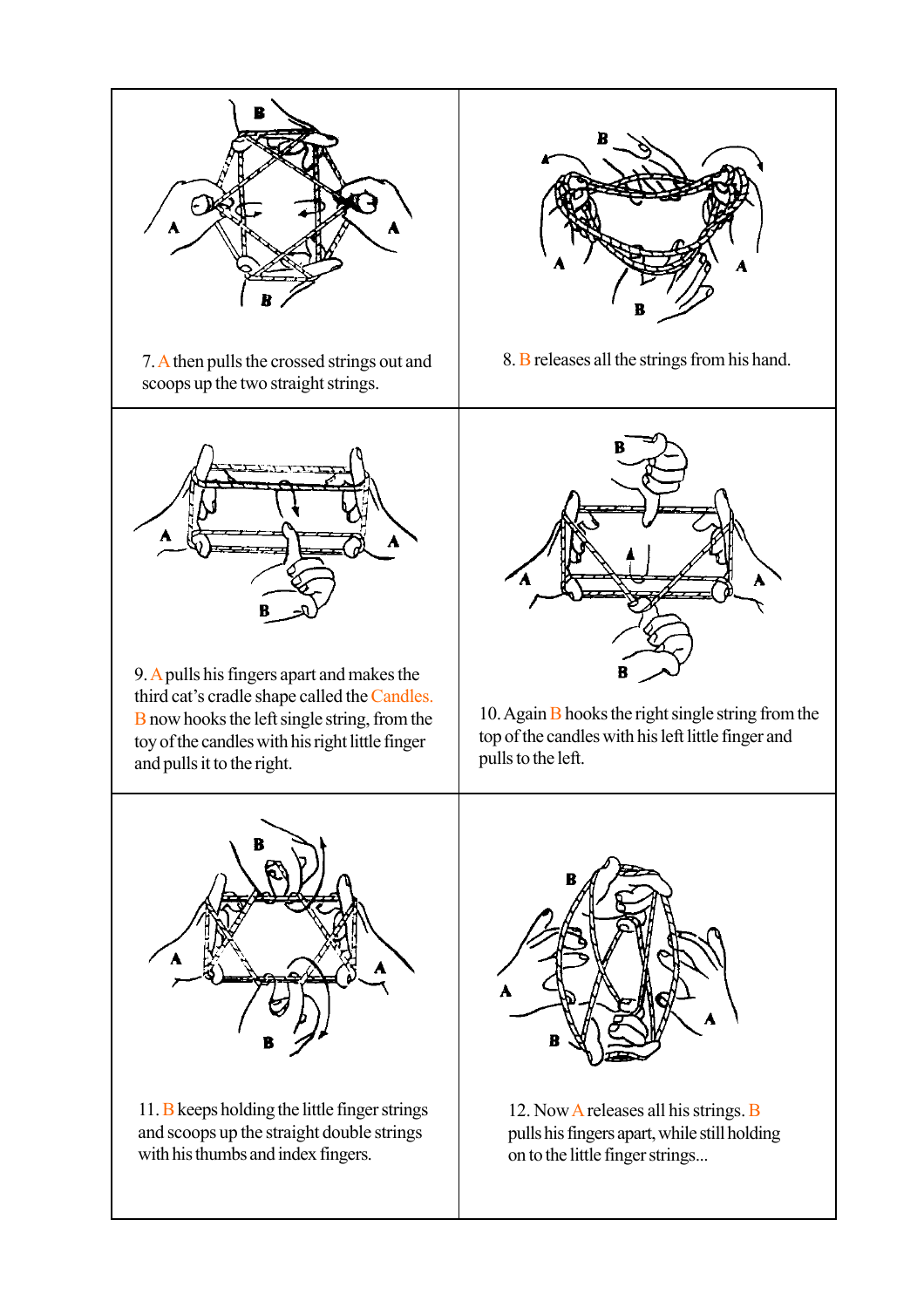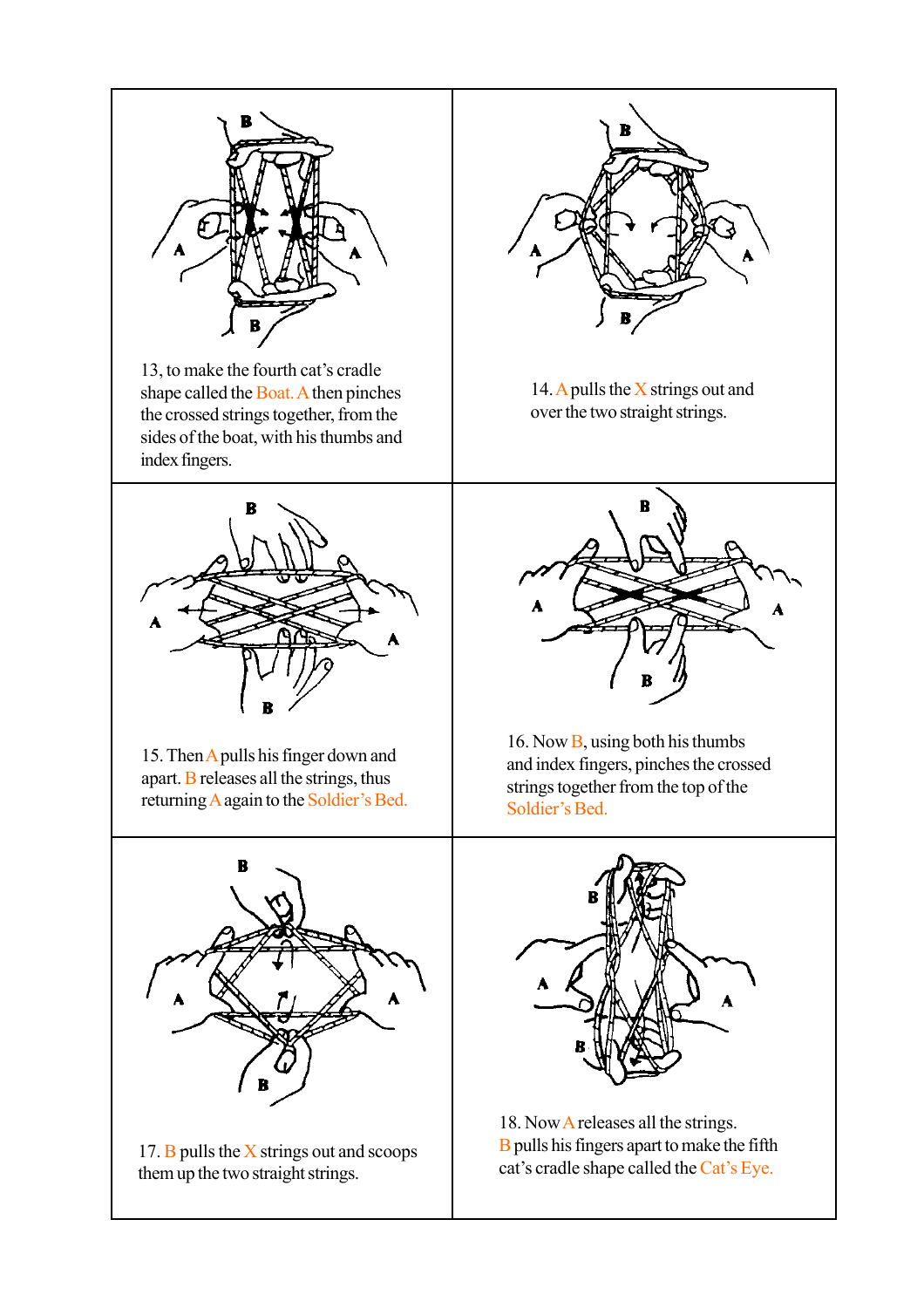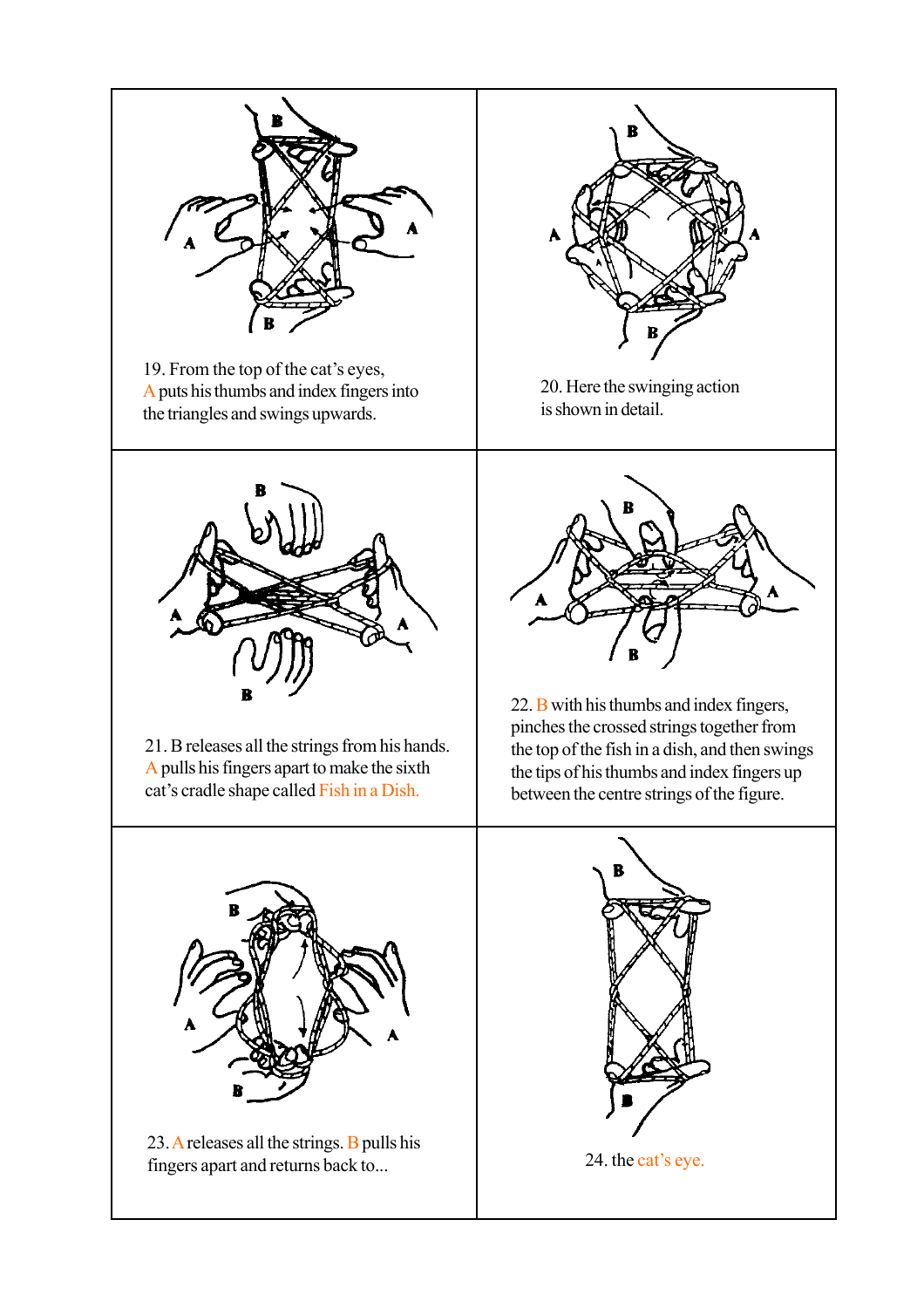

25. A with his little fingers hooks the straight strings from the back of B's hands.



26. A keeps holding the little finger strings from the top of the cat's eye and pinches the X strings together with the thumbs and index fingers of both his hands.



27. B releases all his strings. A pulls his fingers apart, while still holding on to the little finger strings, to make...



28. the seventh cat's cradle shape which is called The Hand Drum. B pinches the crossed strings together, from the sides of the hand drum, with his thumbs and index fingers.



29. Then B swings the tips of his thumbs and index fingers up into the Centre of the hand drum.



30. A releases all his strings. B pulls his fingers apart and returns to...



31. the candles. Both A and B can keep playing and experimenting with the cat's cradle. Soon they will discover several surprising shapes which have not been described.